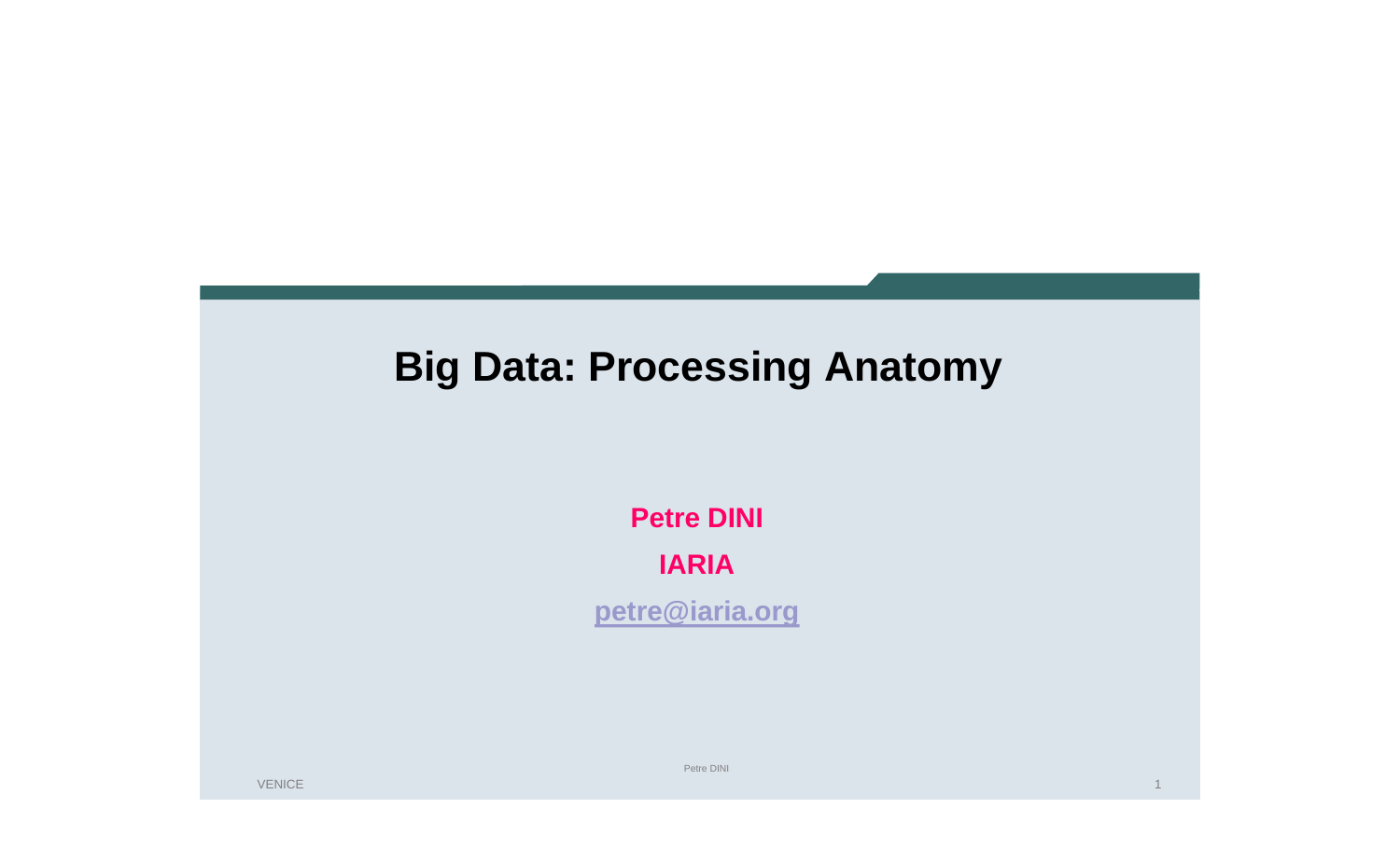## **Plan**

- **Big/small/linked/open data**
- **Data collection/filtering/storing**
- **Data retrieval/selection/interpretation**
- **Domains**
- **Case Study**
- **To come**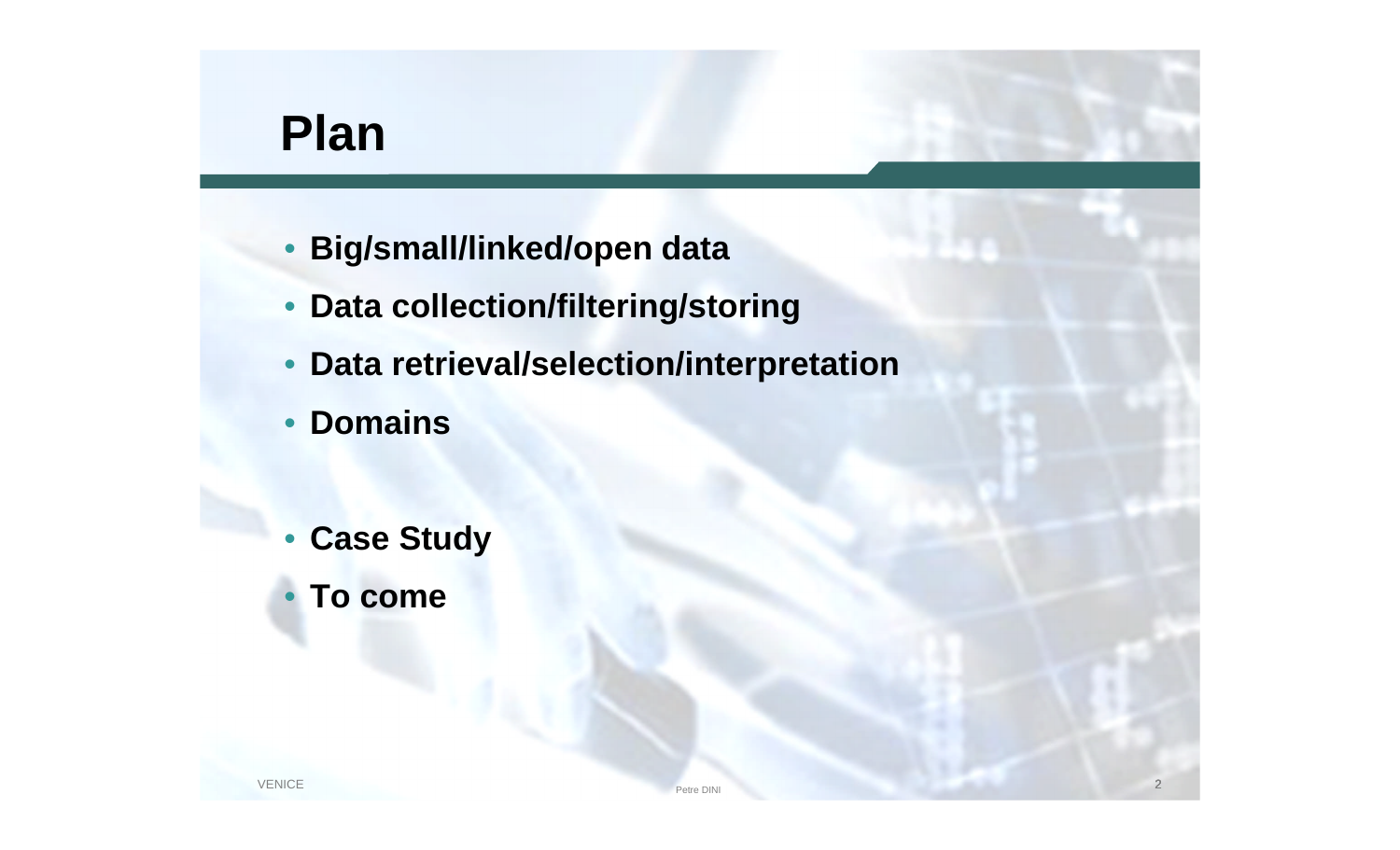### **Where to start from?**

- **For existing systems; mostly, non-standard approaches**
- **- forensic**
- **- facial recognition**
- **- atmospheric models**
- **- universe models**
- **- health records**
- **- human behavioral models**
- **- etc.**
- **For new systems; must be standard**
- **- syntax**
- **- semantic**
- **- taxonomy**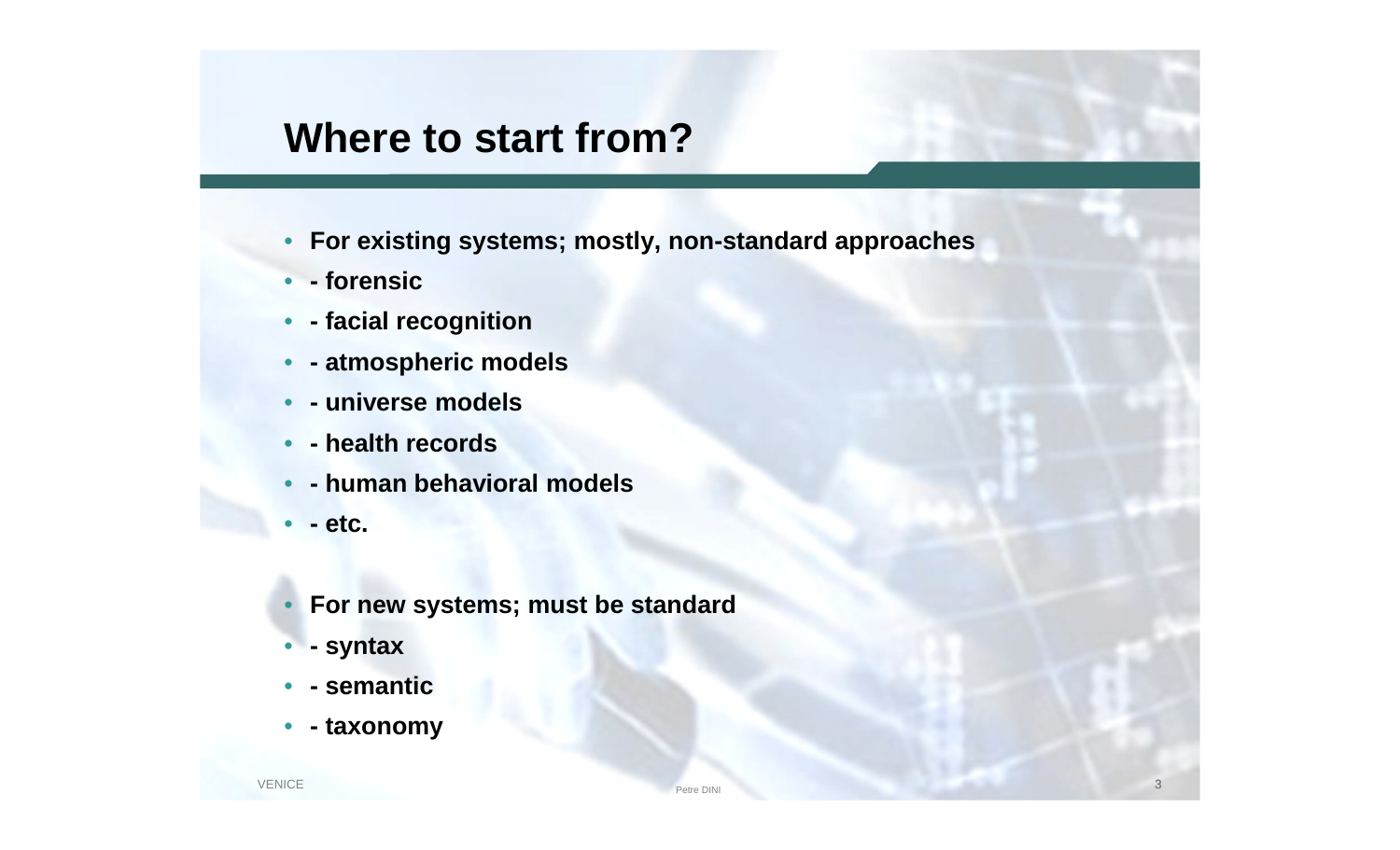## **Data/Support types**

- **Data representation A la SQL NoSQL Pictures Voice**
- **Support digital (memory)**
- **Support digital (tapes) Pros/cons**

**(Google story!)**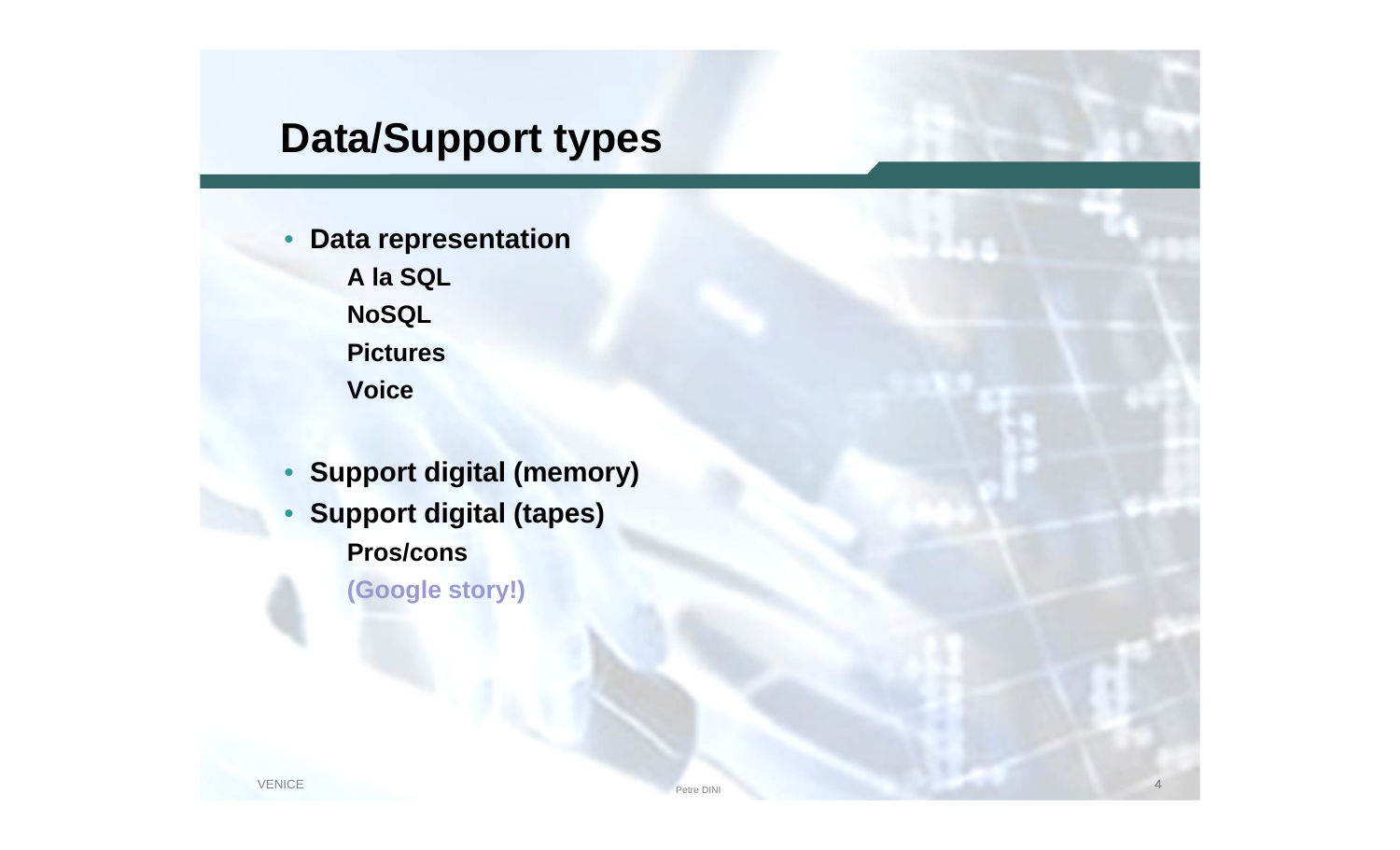### **Data correlation**

- **Hierarchical data**
- **Distributed/Isolated, Linked data**
- **Web / Deep Web [:) Web sommerso!] Invisible Web, Dark Web, Hidden Web [not indexed]**
- **Data features Primary [P] Secondary [S]**

**D :: = {[P] [S] [context]}**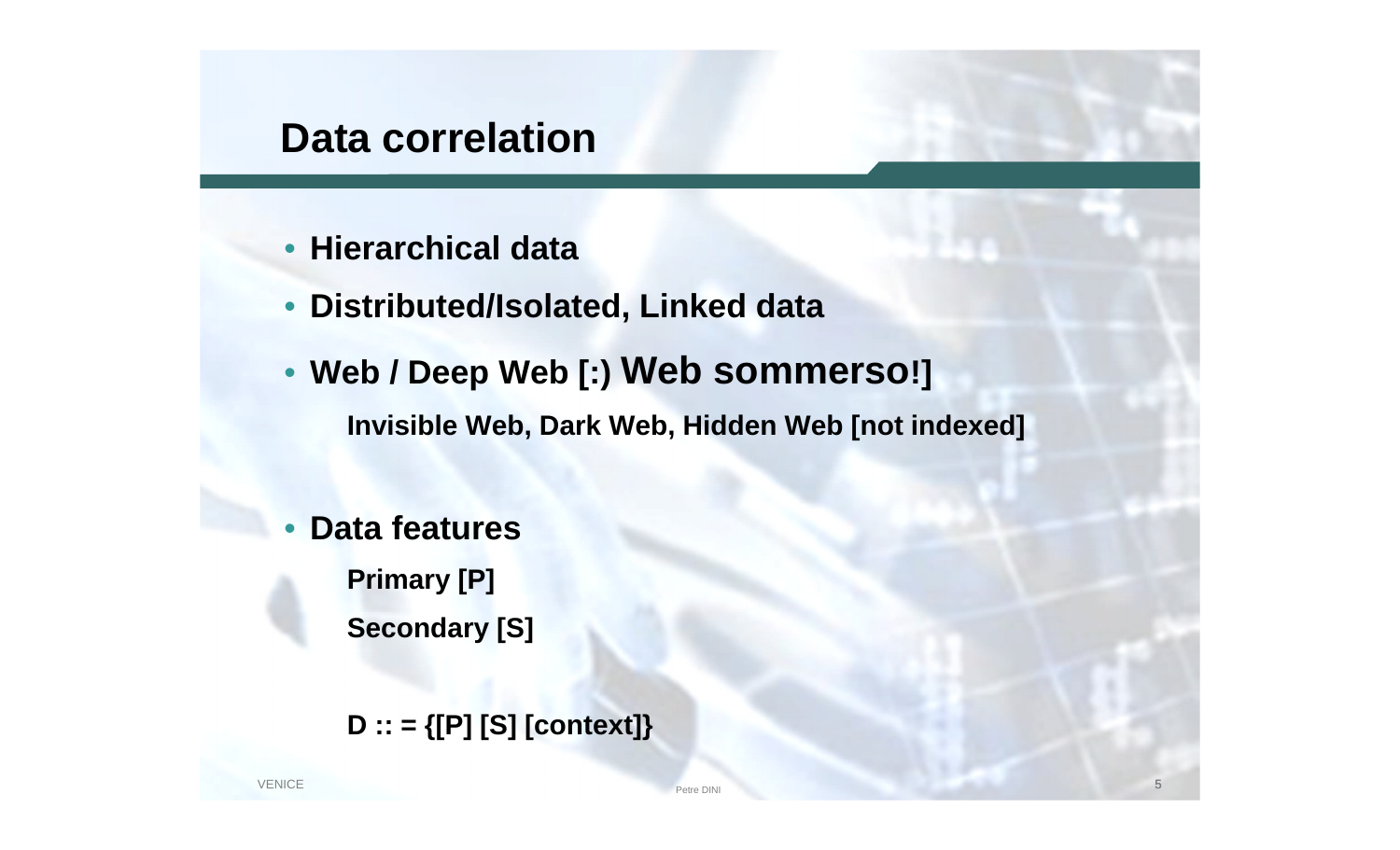## **BIG | the Vs | 3v, 5v, 7v, 10v, ….**

- **Volume (length of a records, # of records) (entity-relationship databases)(datasets)**
- **Variety (types: strings, pictures, voice, etc.) (structured, non-structured)**
- 

#### • **Veracity (precision and accuracy of data)**

- **Velocity (of change)**
- **Value (as a business/service)**
- **Volatility (temporary; quick action)**
- **Vasting resources**

**(storage, computation, transfer)**

- **Viability (are data still useful?)**
- **Visibility (open, hidden, ..)**
- **Validity**

**(are there still valid/updated data?) (in context validity)**

**(e-government datasets)**

**- incomplete**

- **redundant**

- **inconsistent**

- **noisy**

**filling missing values with estimated values calculated for complete records of the same dataset**

**quality of data**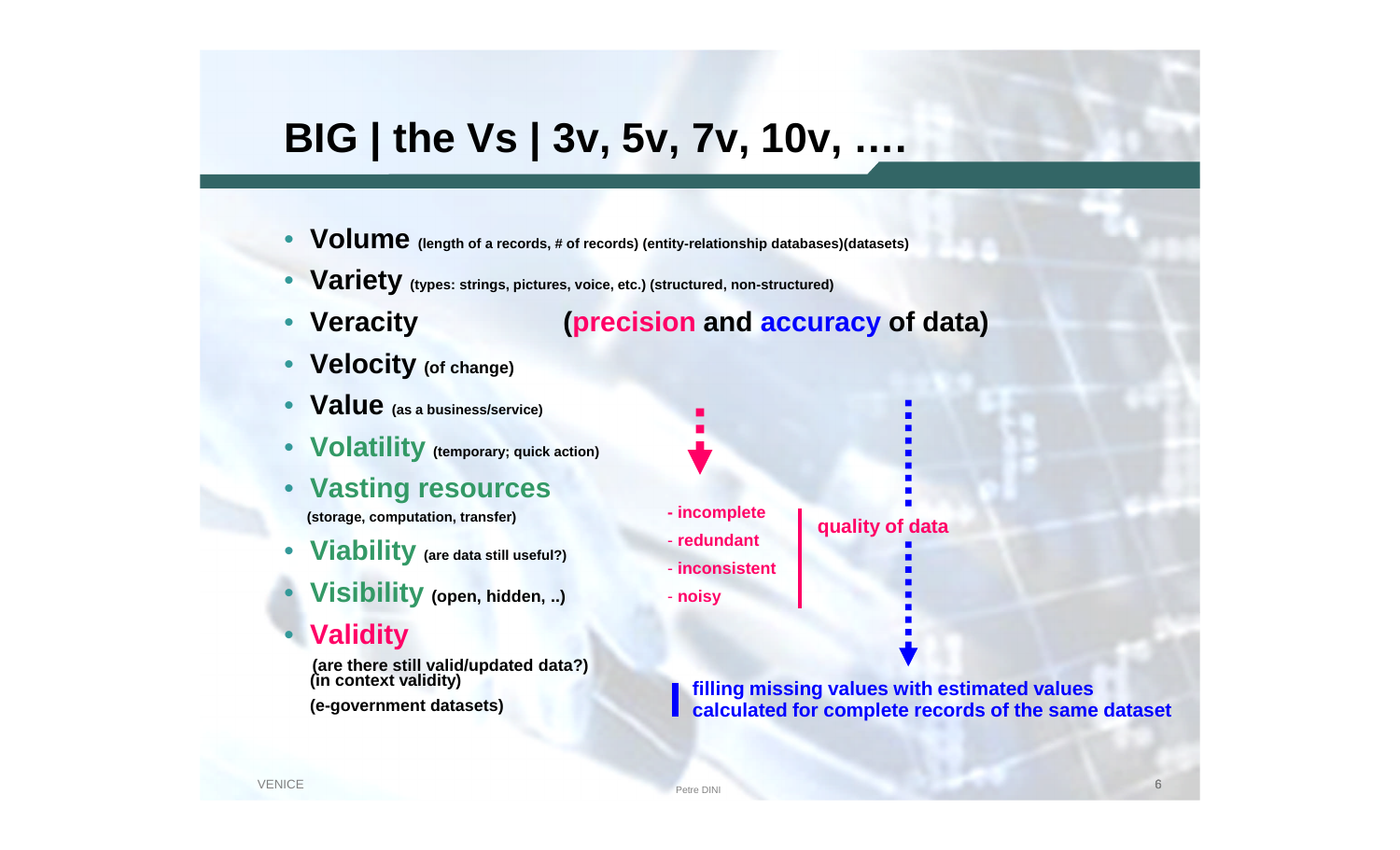### **Last News, on New Book on Veracity of Data**

- **from: From: Brent Beckley beckley@morganclaypool.com**
- **Wed, 13 Apr 2016 09:52:14 -0500**
- **Veracity of Data:** *From Truth Discovery Computation Algorithms to Models of Misinformation Dynamics* **by Laure Berti-Equille, Javier Borge-Holthoefer** *(Qatar Computing Research Institute)* **Copyright**  $\widehat{A}$ **© 2016 | 155 Pages | Publication Date: December 23, 2015 Retail Store (print & individual copies) Digital Library (subscribing institutions)**
- **On the Web, a massive amount of user-generated content is available through various channels (e.g., texts, tweets, Web tables, databases, multimedia-sharing platforms, etc.). Conflicting information, rumors, erroneous and fake content can be easily spread across multiple sources, making it hard to distinguish between what is true and what is not. This book gives an overview of fundamental issues and recent contributions for ascertaining the veracity of data in the era of Big Data.**
- **The text is organized into six chapters, focusing on structured data extracted from texts. Chapter 1 introduces the problem of ascertaining the veracity of data in a multi-source and evolving context. Issues related to information extraction are presented in Chapter 2. Current truth discovery computation algorithms are presented in details in Chapter 3. It is followed by practical techniques for evaluating data source reputation and authoritativeness in Chapter 4. The theoretical foundations and various approaches for modeling diffusion phenomenon of misinformation spreading in networked systems are studied in Chapter 5. Finally, truth discovery computation from extracted data in a dynamic context of misinformation propagation raises interesting challenges that are explored in Chapter 6. This text is intended for a seminar course at the graduate level. It is also to serve as a useful resource for researchers and practitioners who are interested! in the study of fact-checking, truth discovery, or rumor spreading.**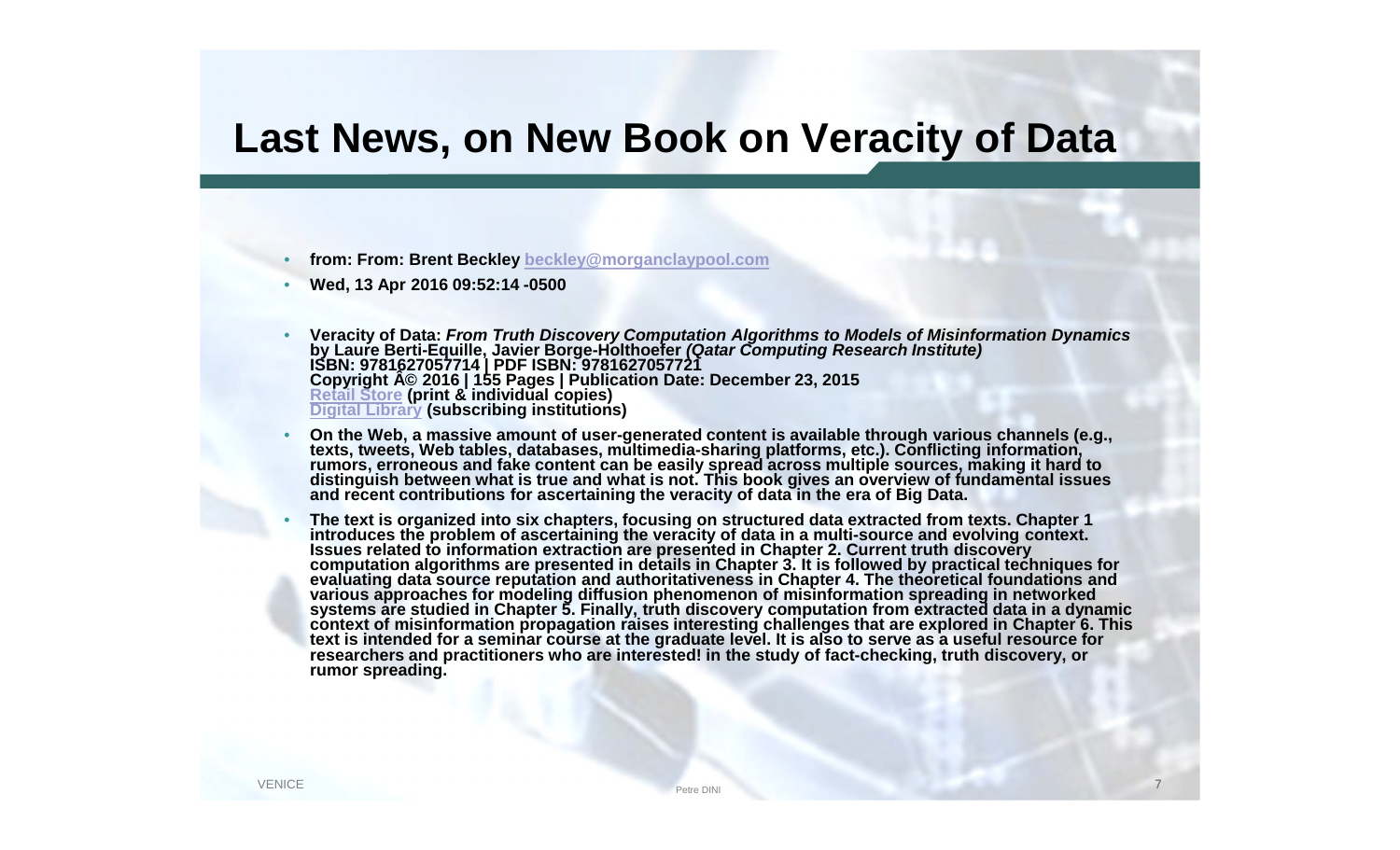### **BIG**

- **Complexity, Security, Risks to privacy**
- **Complex links, (fuzzy links, context-based links)**
- **Mixed Formal/Informal features**
	- **defined fields (syntax) / text-like information**

#### **Note:**

- **90% of world's data was generated in the last two years**
- **> 90% is unstructured**
- **+ Web ad Cloud offer new possibilities for discovery**
- **New technologies:**
	- **For extracting/transforming/loading (ETL) and processing**
	- **For cleaning and organizing unstructured data in big-data applications; e.g., Hadoop**

#### **Mixed media support**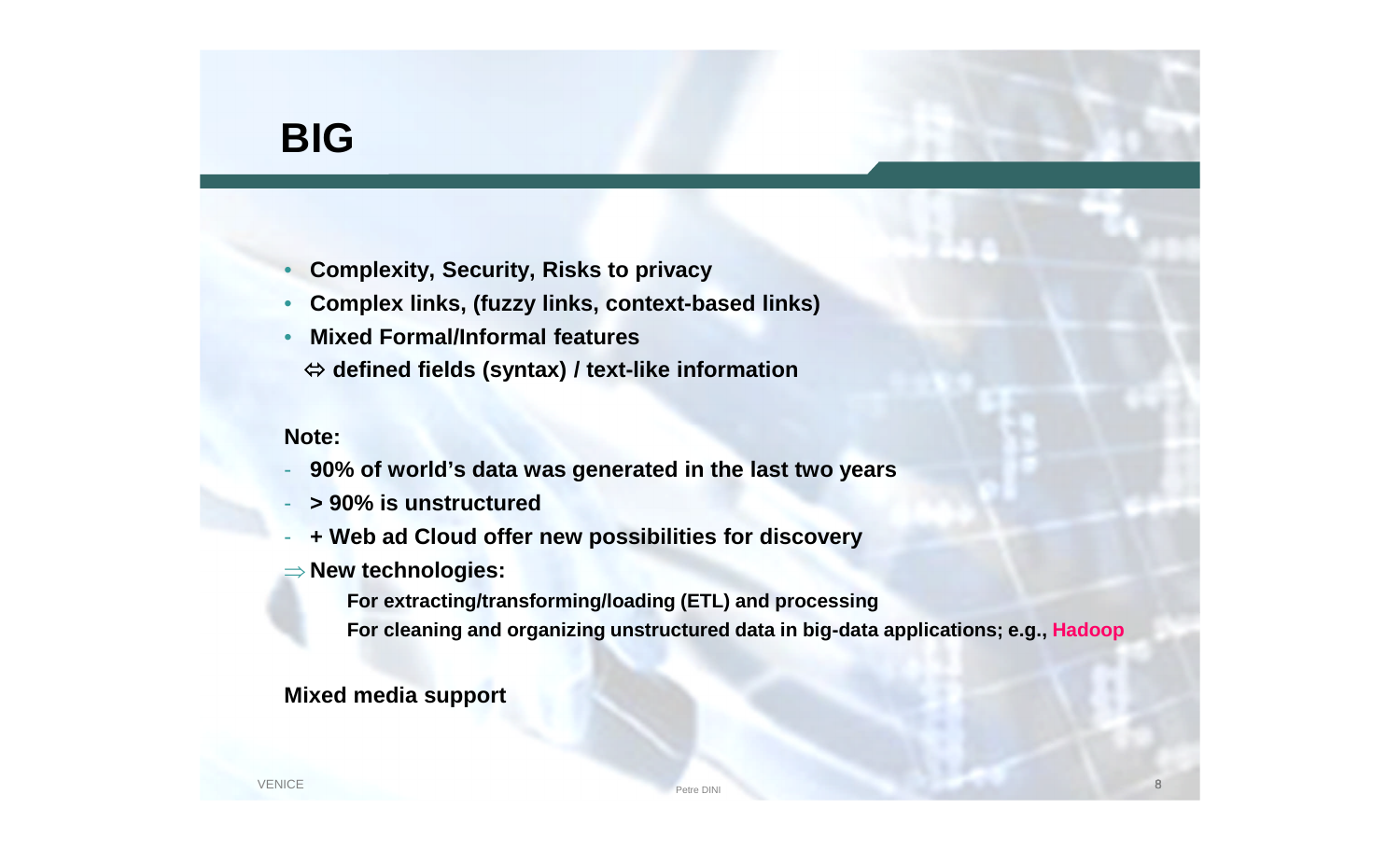### **Tools**

#### • **MapReduce**

• *MapReduce* **is a programming model and an associated implementation for processing and generating large data sets**

#### • **Hadoop**

- *Hive Hadoop Component is used for completely structured Data; Hive Hadoop Component is mainly used for creating reports*
- *Pig Hadoop Component is used for semi structured data. Pig Hadoop Component is mainly used for programming.*

#### • **OLAP – reporting tool**

• **OLAP (online analytical processing) is a function of business intelligence software that enables a user to easily and selectively extract and view data from different points of view**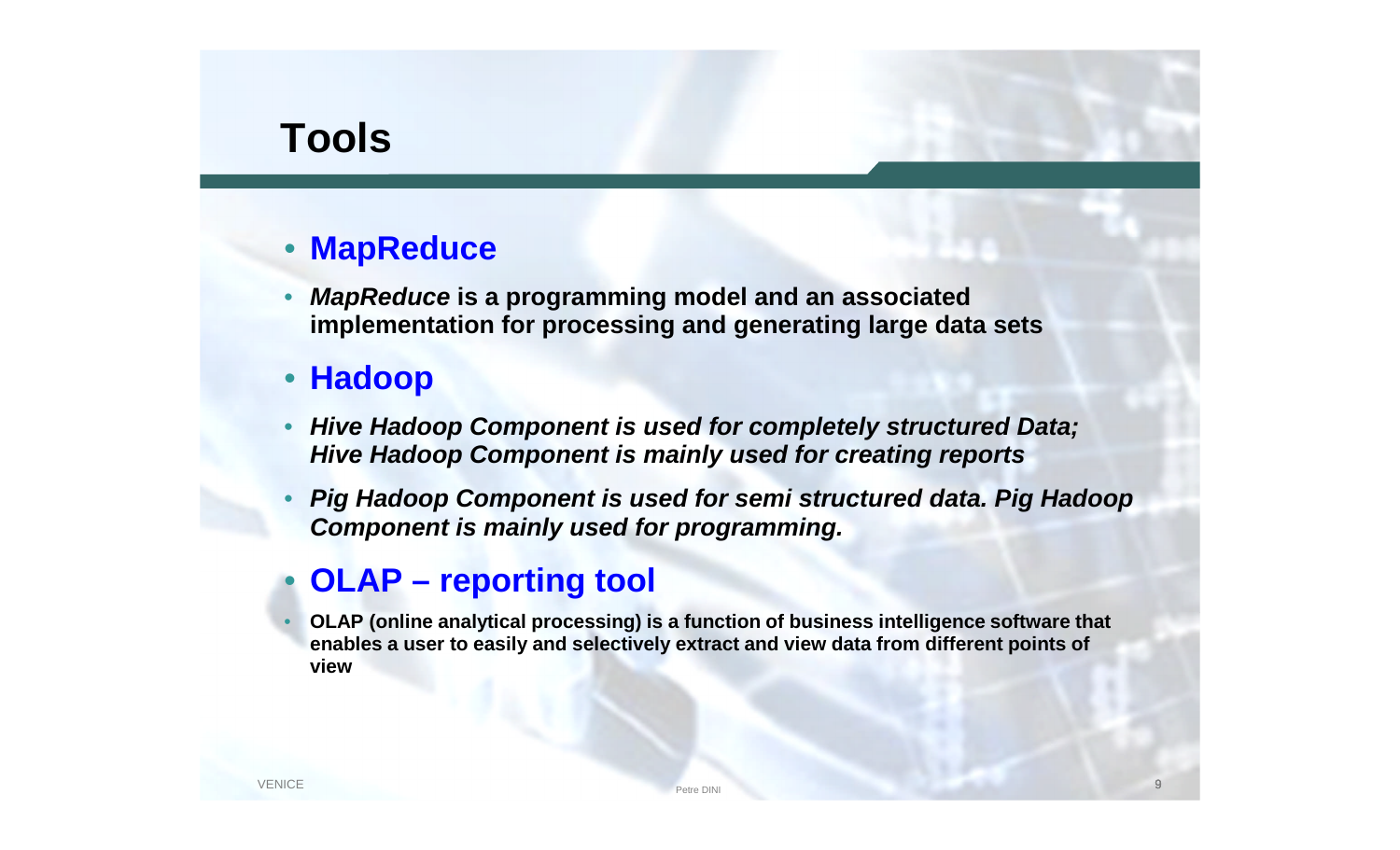### **Source**

- **Sensors**
- **System [any] reports**
- **Neural/body systems**
- **Atmospheric measurements [short, medium, long terms]**
- **Universe observations [long term]**
- **Health measurements [small + big,…]**
- **Social measurements [migrations, resources, etc.]**
- **collections**
	- **Raw**
	- **Partially processed**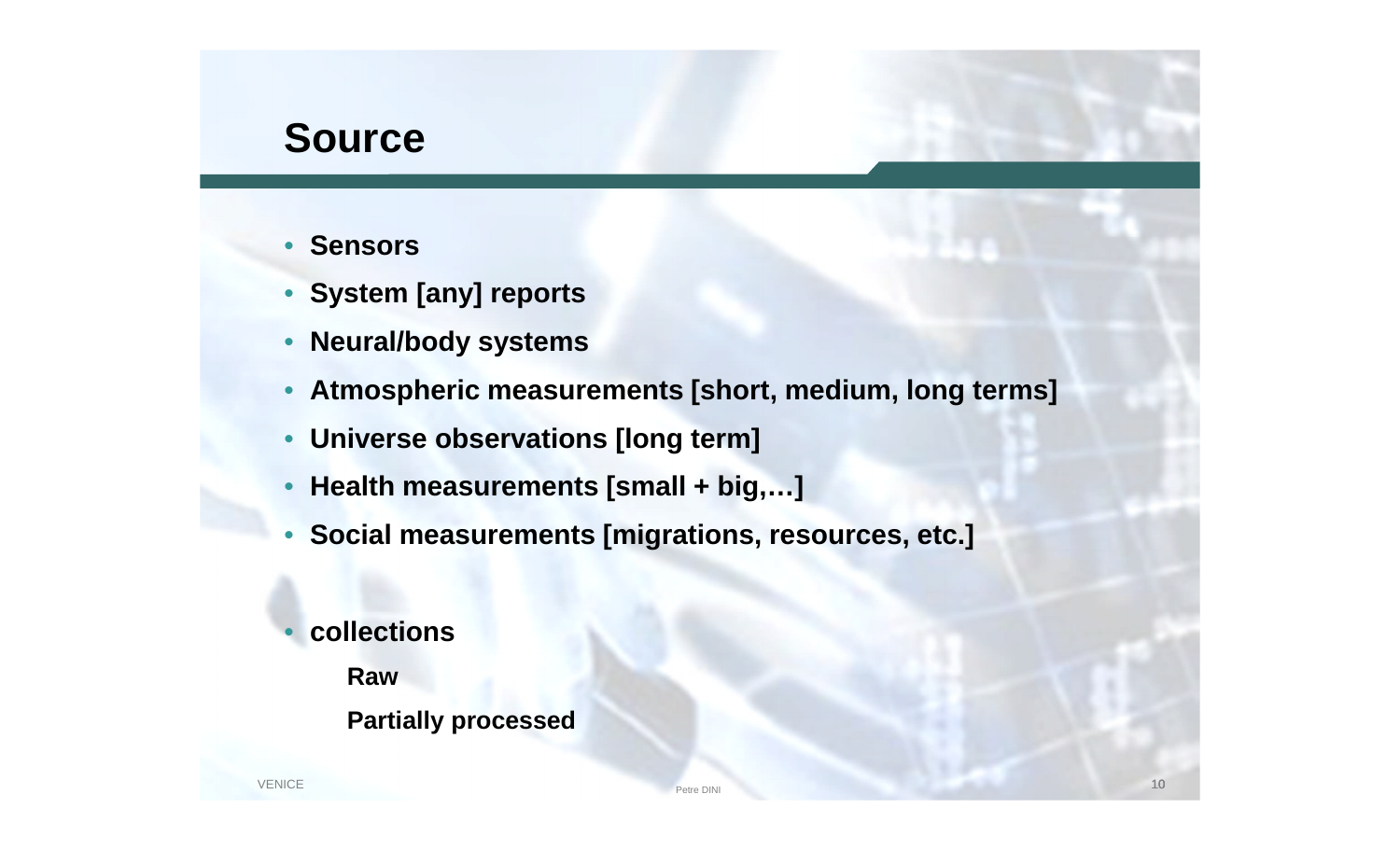### **Retrieval**

- **Clustering**
- **Partitioning**
- **Summarizing**
- **Fusion**
- **Compressing**
- **? selecting the right features**
- **Datasets [selected, validated, ….]**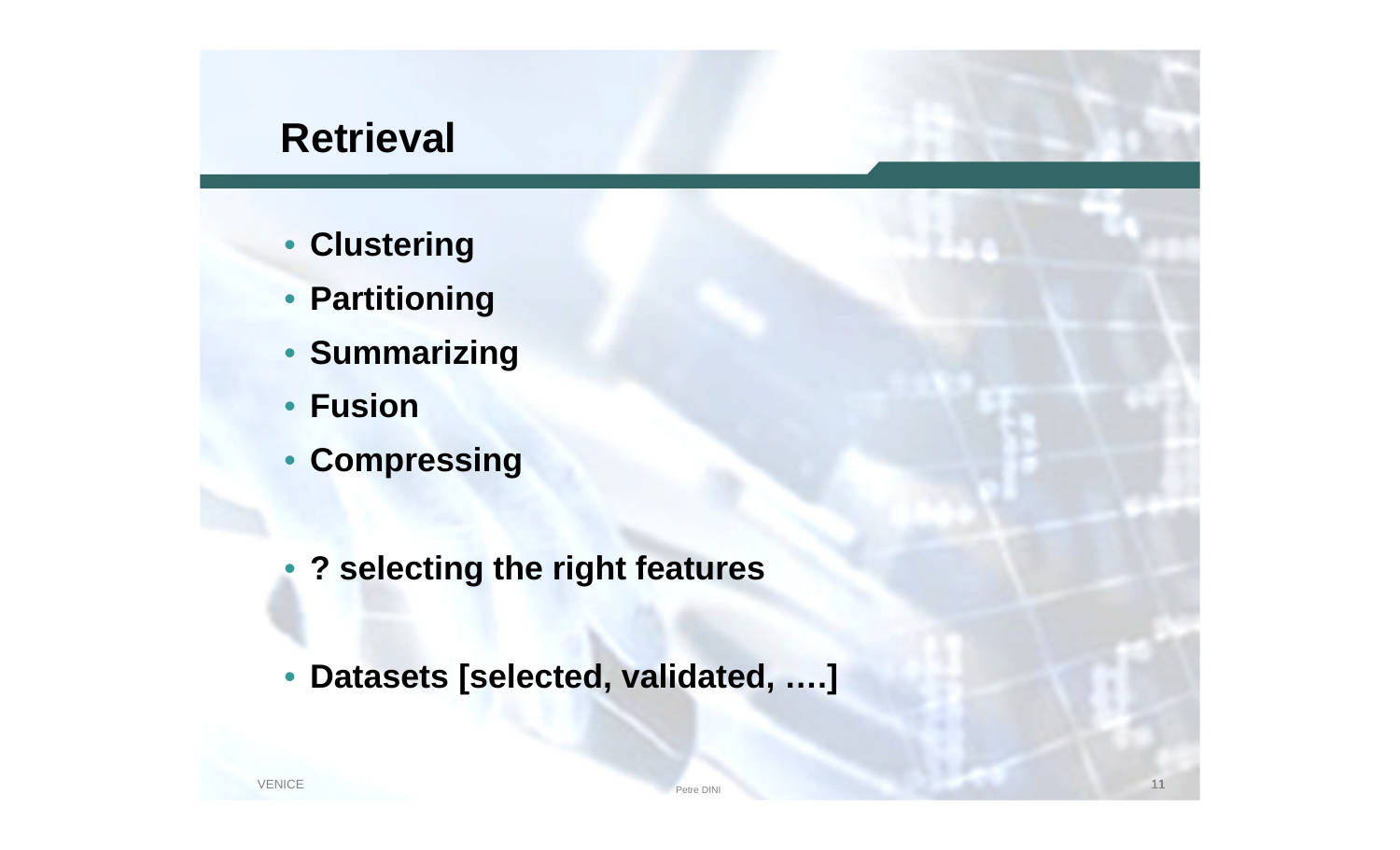### **Bumps**

- **Noise**
- **Probabilistic data**
- **Fuzzy-data sets**
- **Incompleteness**
- **Time-sensitive**
- **Time-free**
- **Timestamps**
- **Hierarchical timestamps**
- **Timestamps: [source][storage][processor][console]**
	- **? Clock synchronization; No-clock entities**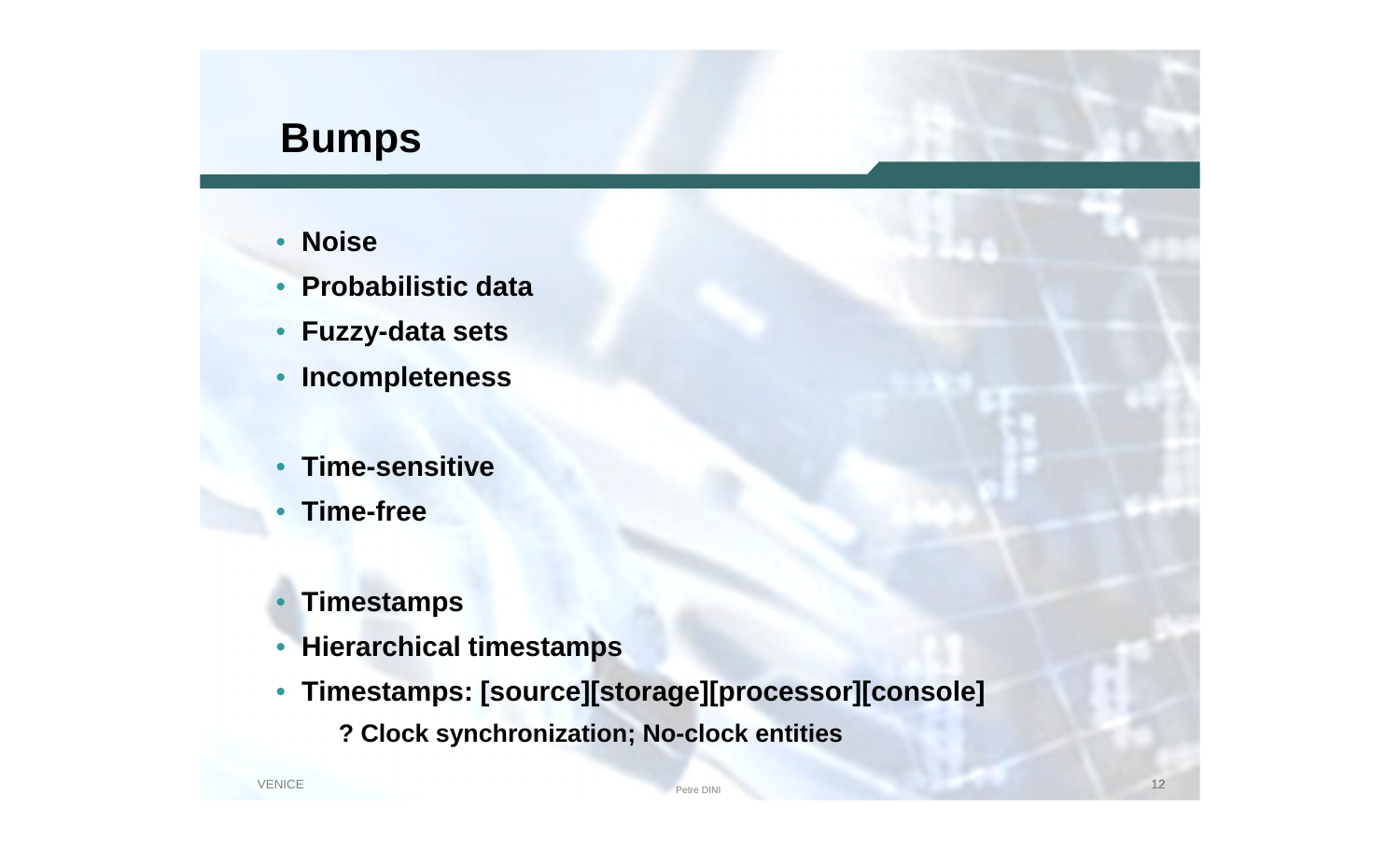## **Storage**

#### • **Distributed**

• **Access Internet Neutrality Accessibility**

• **Transparency Degree Open [e-government] OpenData Government OpenData Forum Private [financial, health]**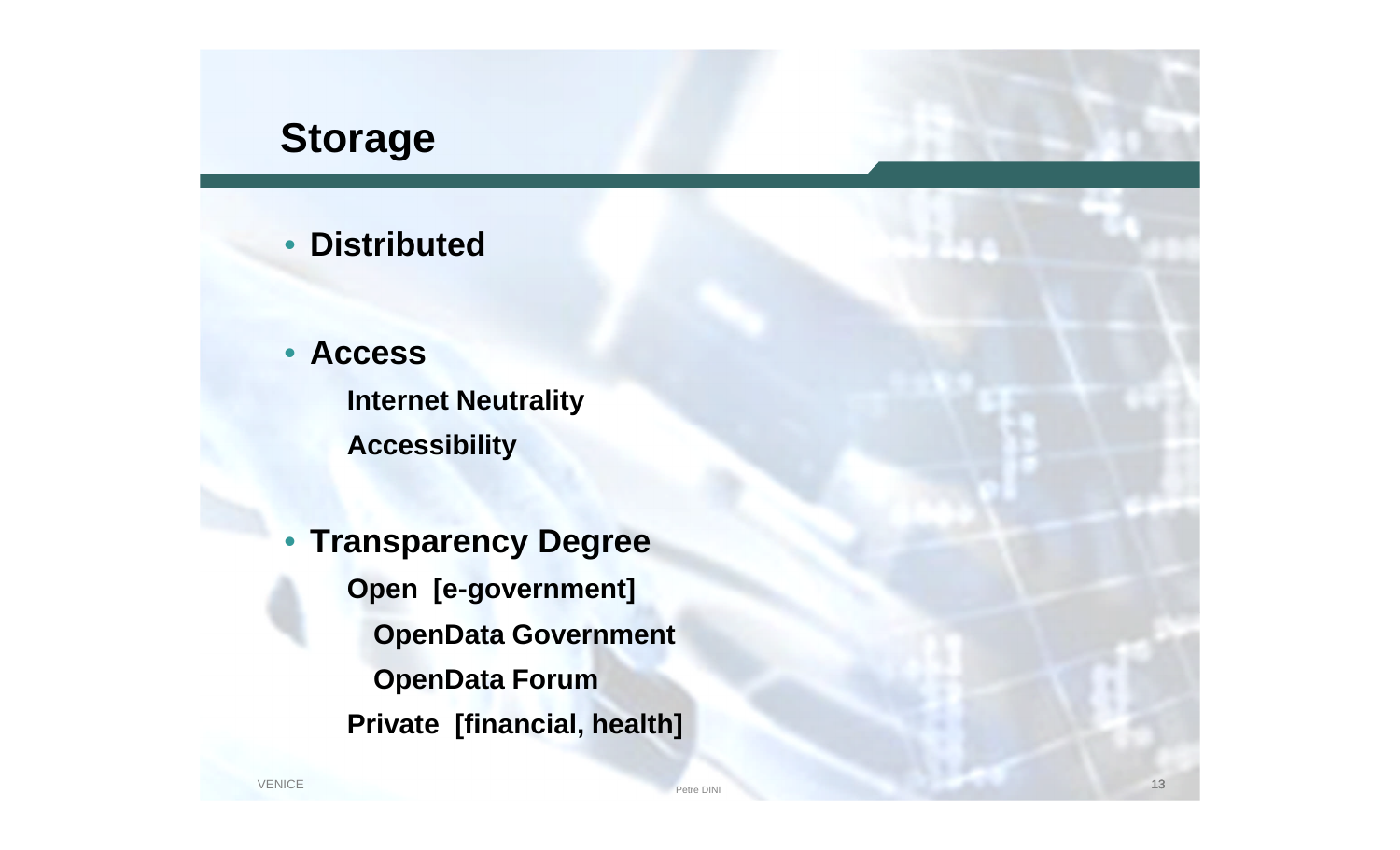## **Status**

- **Yesterday**
- **Today**
- **Tomorrow**
- **#1: big data exist**
- **#2: big data was dealt with**
- **? classical "hype" case**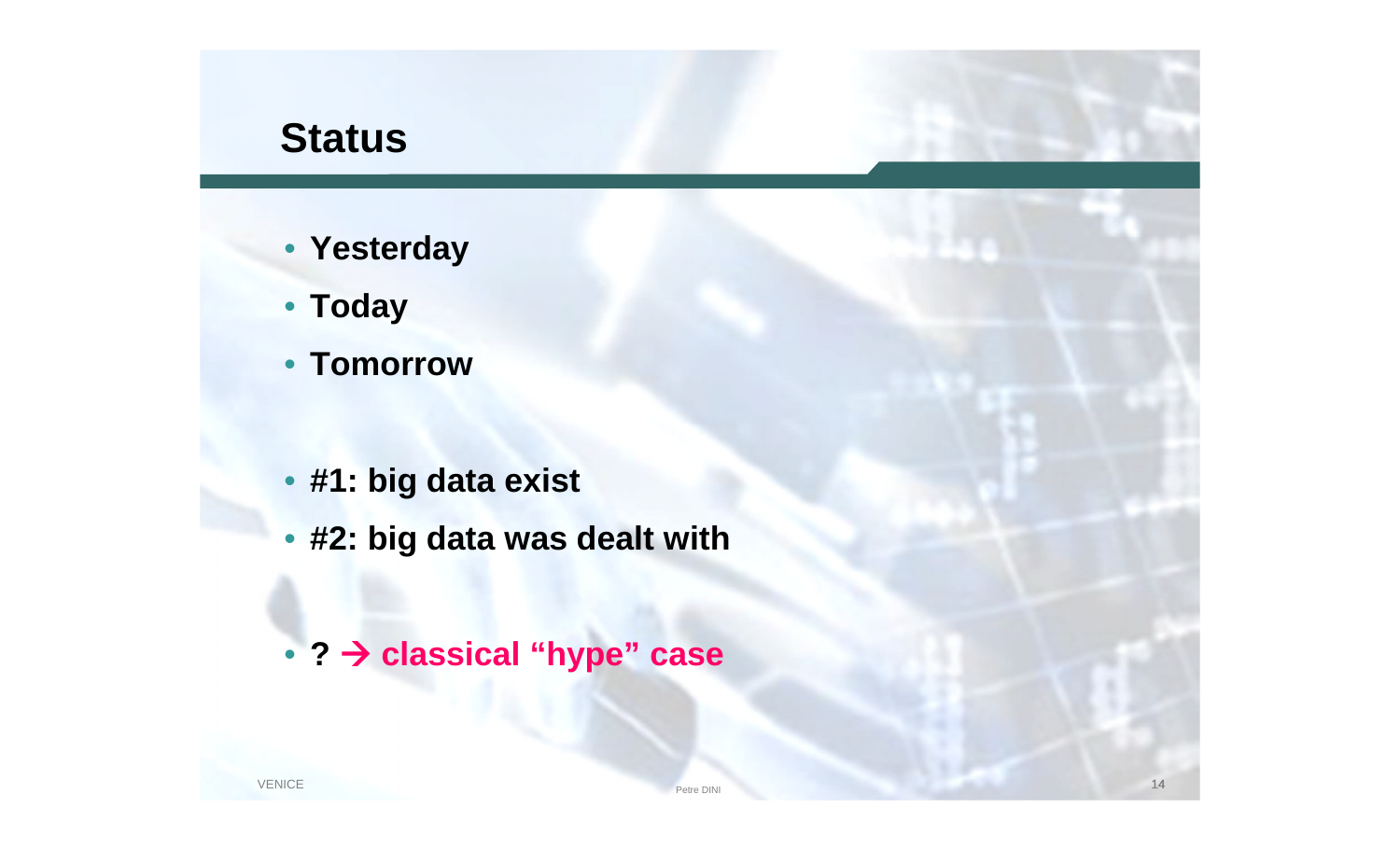## **Applications i [SMALL data]**

- **Using Patient Data for Personalized Cancer Treatments**
	- **- improve health outcomes**
	- **- support development of new therapies**
- **Small Data**

**Seeking personalized data-derived insights from analysis of our digital traces**

**Personal devices Internet services for self-tracking**

**Fitbit**

**Patients like me**

**http://quatifiedself.com**

**Digital traces accumulated by social networks, search engines, mobile operators, online games, e-commerce**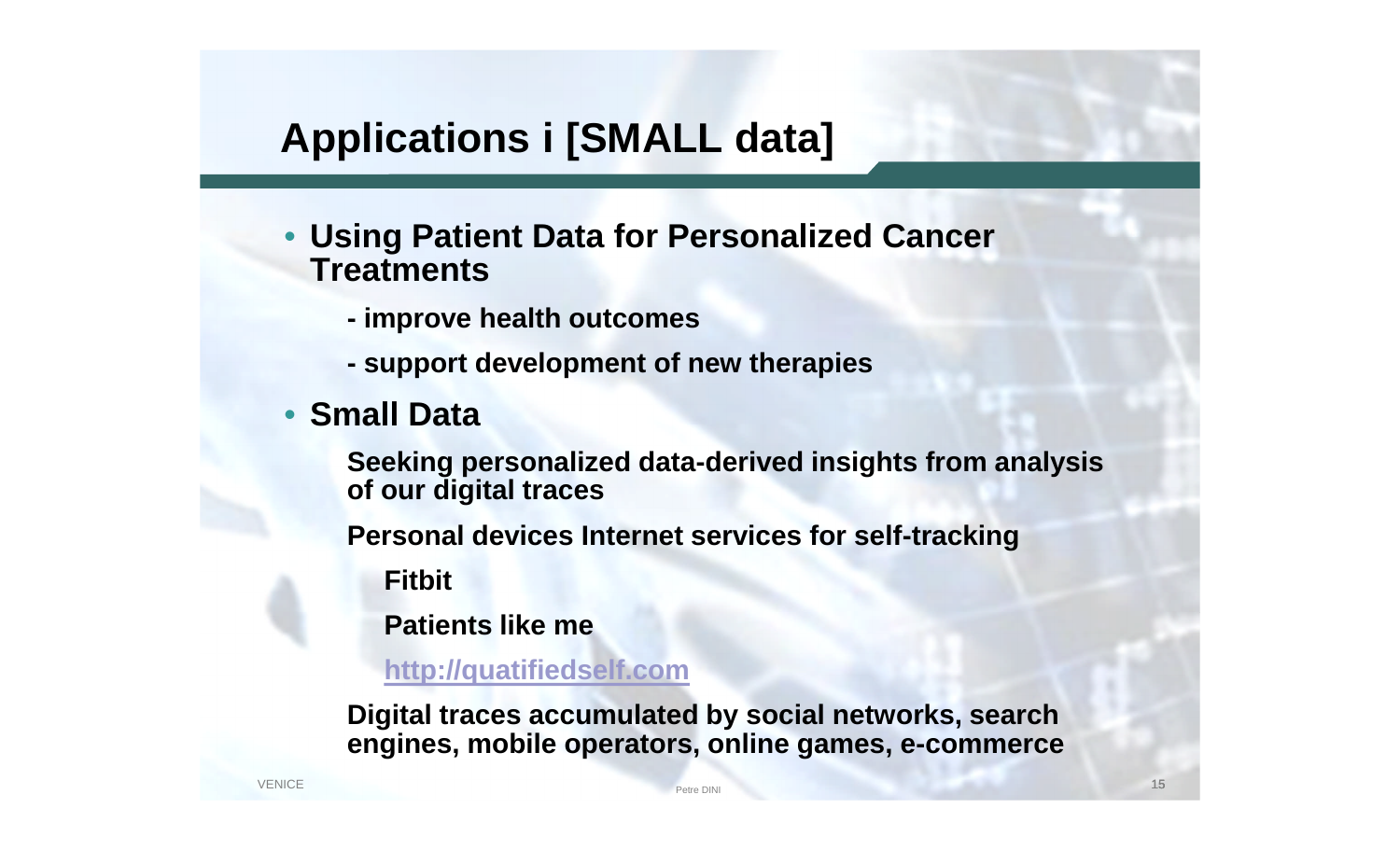## **Applications ii [SMALL data]**

• **? regulatory challenges /FDA, HIPAA, privacy policies**

**Health Insurance Portability and Accountability Act**

- **Open mHealth http://openmhealth.org**
- **http://smalldata.tech.cornell.edu**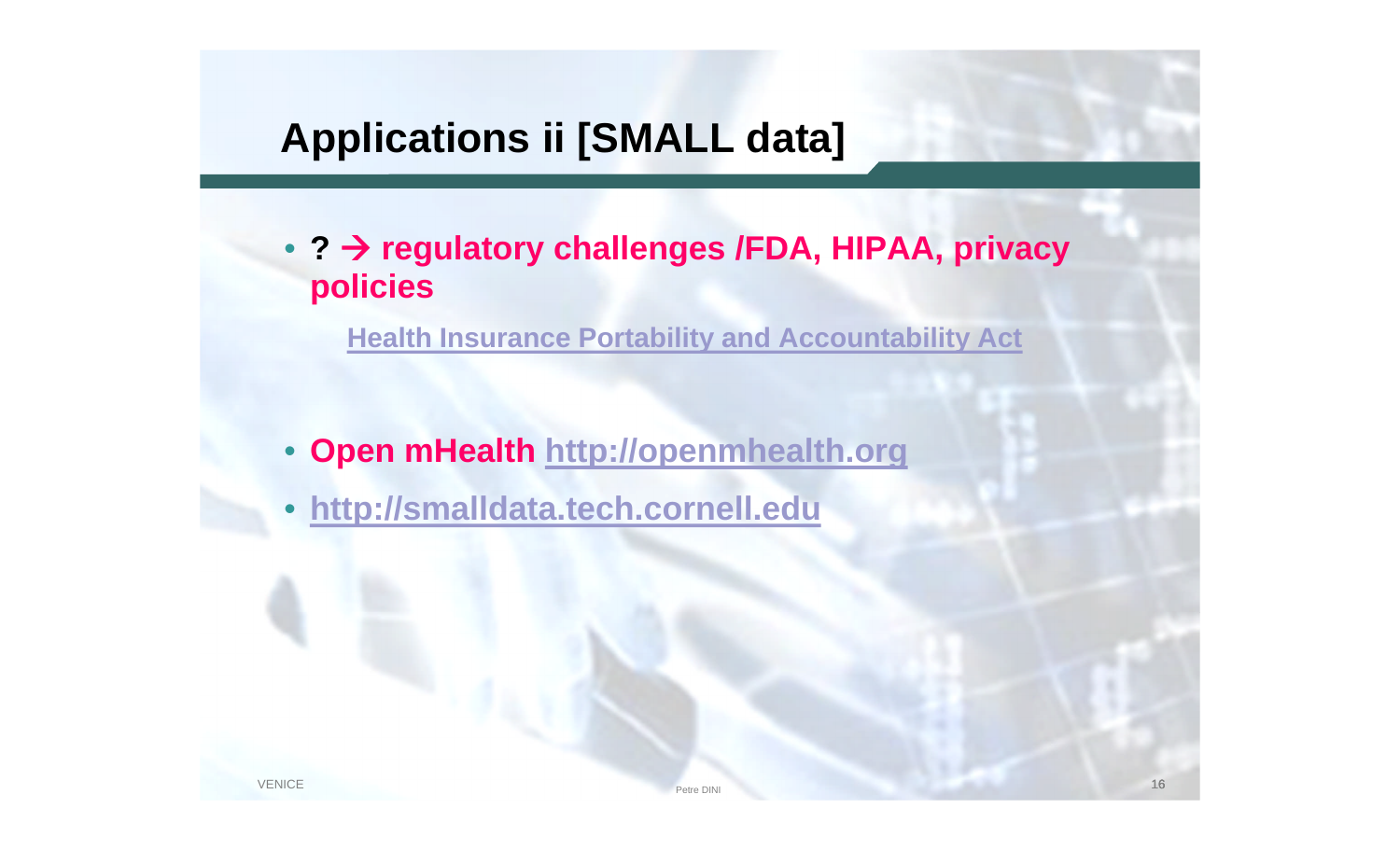## **Application i [BIG data, bug traces]**

- **Large-scale bug traces**
- **Testing network devices before releasing them**
- **Binary/Linear Downsizing -> Downsizing Ratio**
- **Reproducing failures to facilitate the debugging process, real-world traffic needs to be captured and later replayed**
- **high volume [peak-hour, at Beta Site, 20Gbytes, 30 minutes]**
- **Remove data redundancy in large a trace**
- **Note**
- **Linear Downsizing: rollback-and-reply; whenever a failure is triggered, the failure would be logged and the sequential traces triggering the failure are regarded as a whole and divided into equalsized pieces of traces from the beginning based on a predefined size, rollback size.**
- **Binary Downsizing: BD locates the sequential traces triggering the failure by recursively splitting the traces on halves and replying the smaller ones in turn, until the failure is missed….**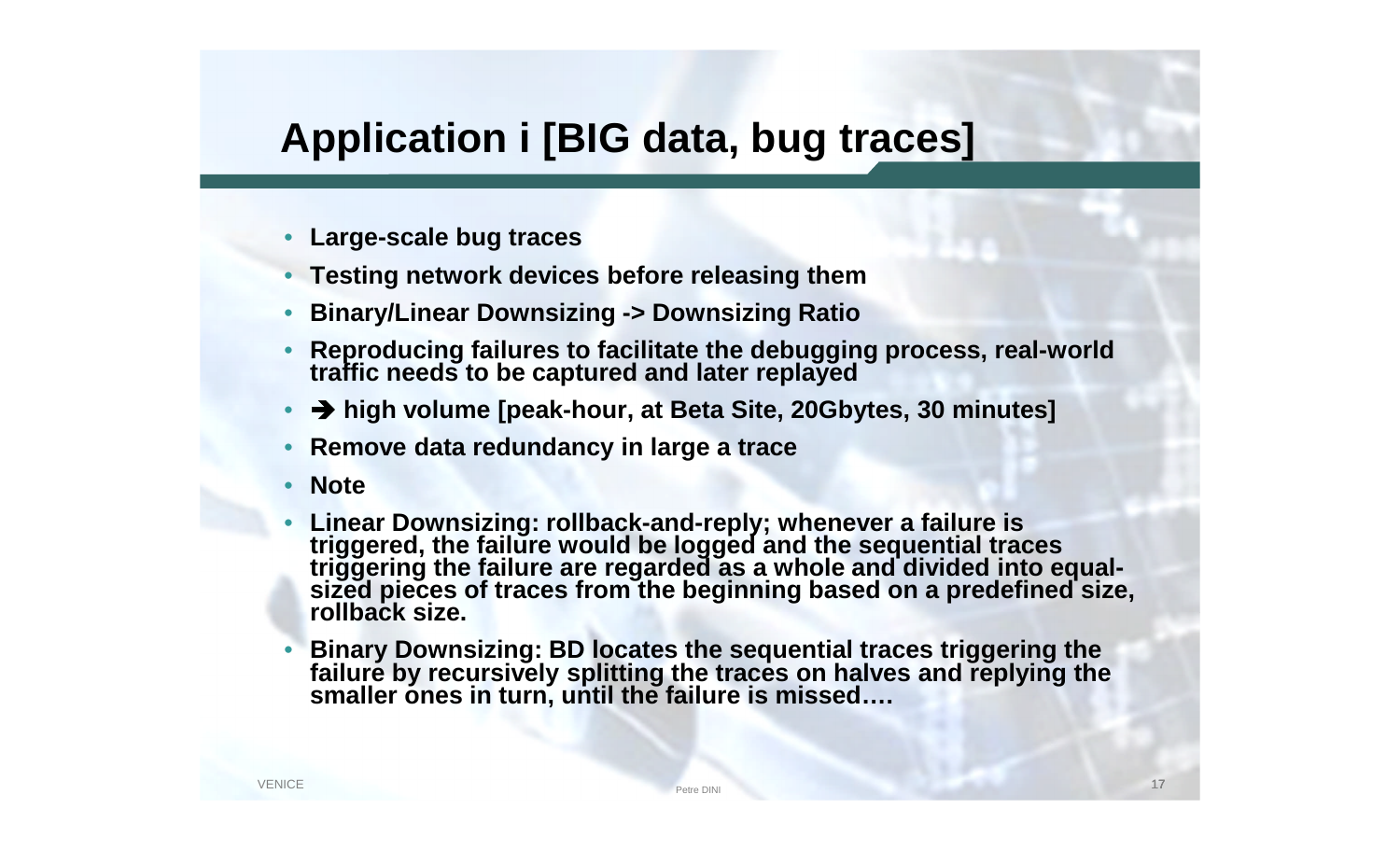## **Applications ii [BIG Data]**

- **Government Sector**
- **Ref: Communications ACM, 03/2014, vol. 57, no. 03**
- **BIG Data initiatives**
- **Japan: ITS [Intelligent Traffic System], Info-plosion, MEXT/NSF [Education..]/NSF**
- **UK: HSC [Horizon Scanning Center]**
- **Singapore: RAHS [Risk Assessment and Horizon Scanning]**
- **Korea: KOBIC, MFAFF, MOPAS**
- **EU: DOME [The Netherlands, Switzerland, UK, + 17 countries] + IBM /supercomputing center to handle a data set in excess of one exabyte per day derived from SKA radio telescope**

**Exascale computing, transport and storage**

**Analyze all raw data collected daily (observable universe)**

**(One exaflops is a thousand petaflops or a quintillion, 1018, floating point operations per second.) At a supercomputing conference in 2009, Computerworld projected exascale implementation by 2018**

• **US: Genome Data on AWS [Amazon Web Services], CDC, NSF/NIH: BIGDATA, US Michigan [Statewide Data Warehouse]**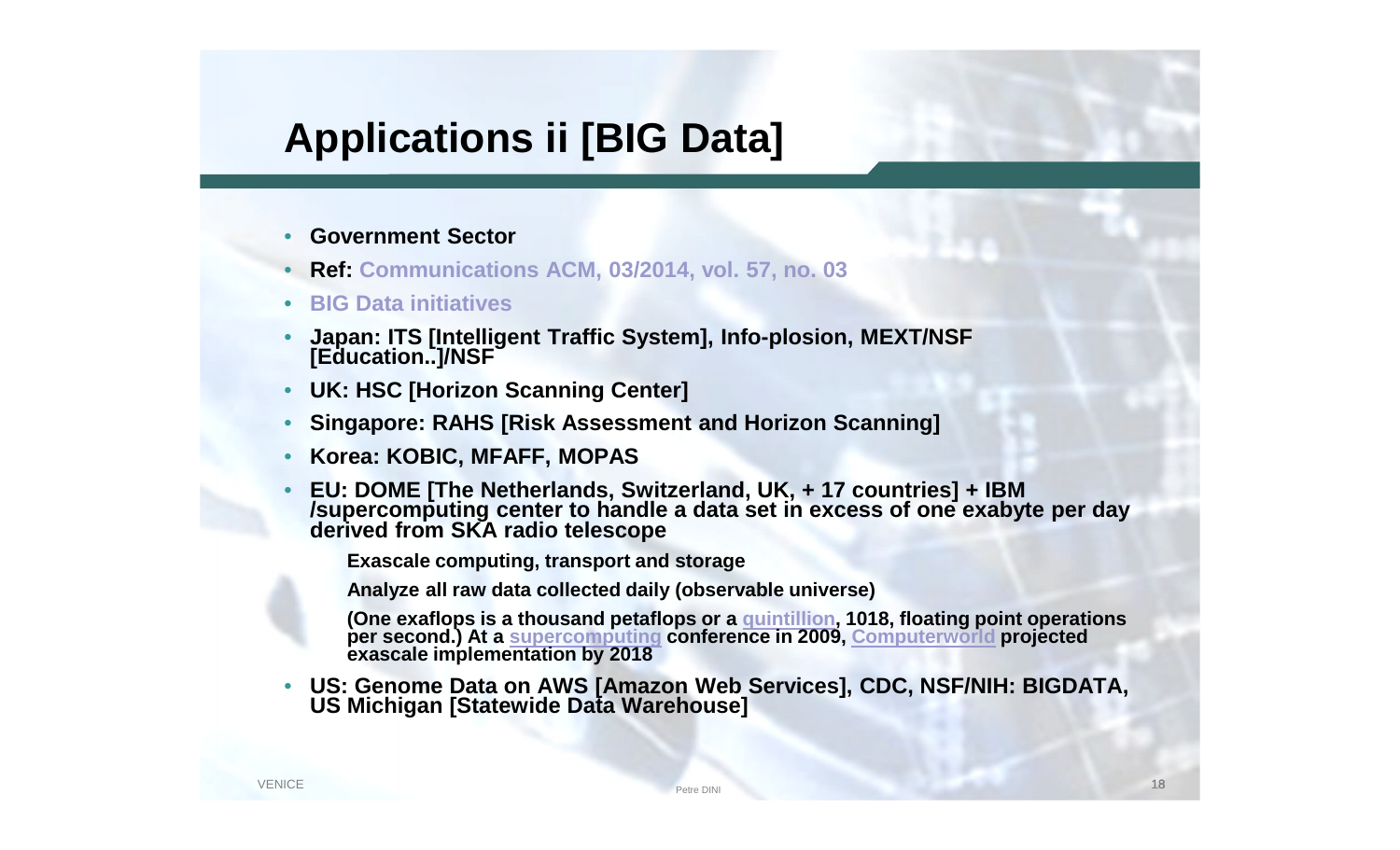## **Applications iii [BIG data]**

- **Local Governments**
- **2011, Syracuse (NY) + IBM Smarter City**

**Bid data to help predict and prevent vacant residential properties**

• Michigan's Department of Information  $\rightarrow$  data warehouse

**To provide a single source of information about citizens of Michigan to multiple government agencies and organizations to help provide better services**

- **Facts**
	- **? E-Coli story**
	- **? Driver License story**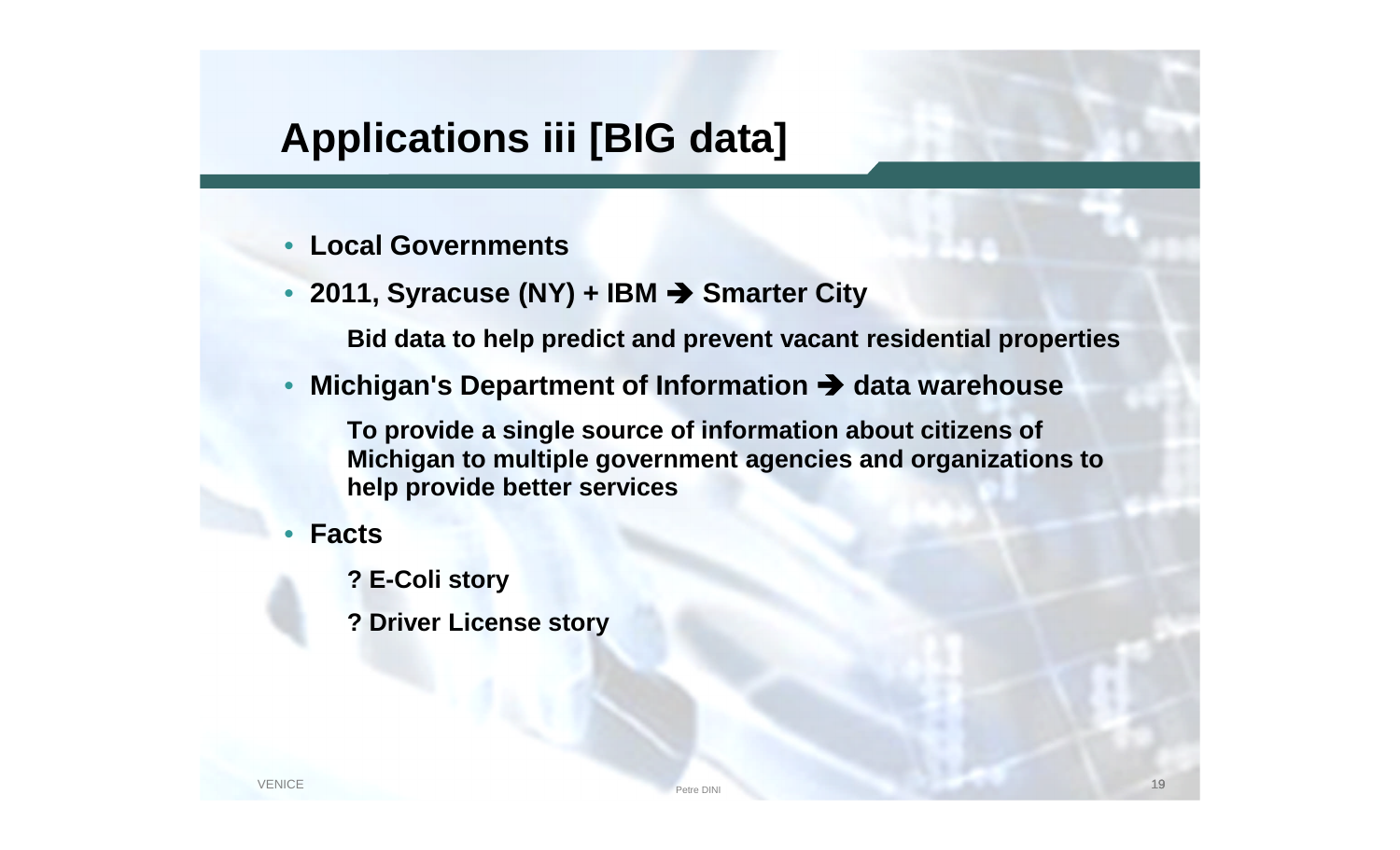# **Case study**

# **Positioning**

#### **Issues**

- **- Event definition**
- **- Event transport**
- **- Event processing**
- **- Business-driven events**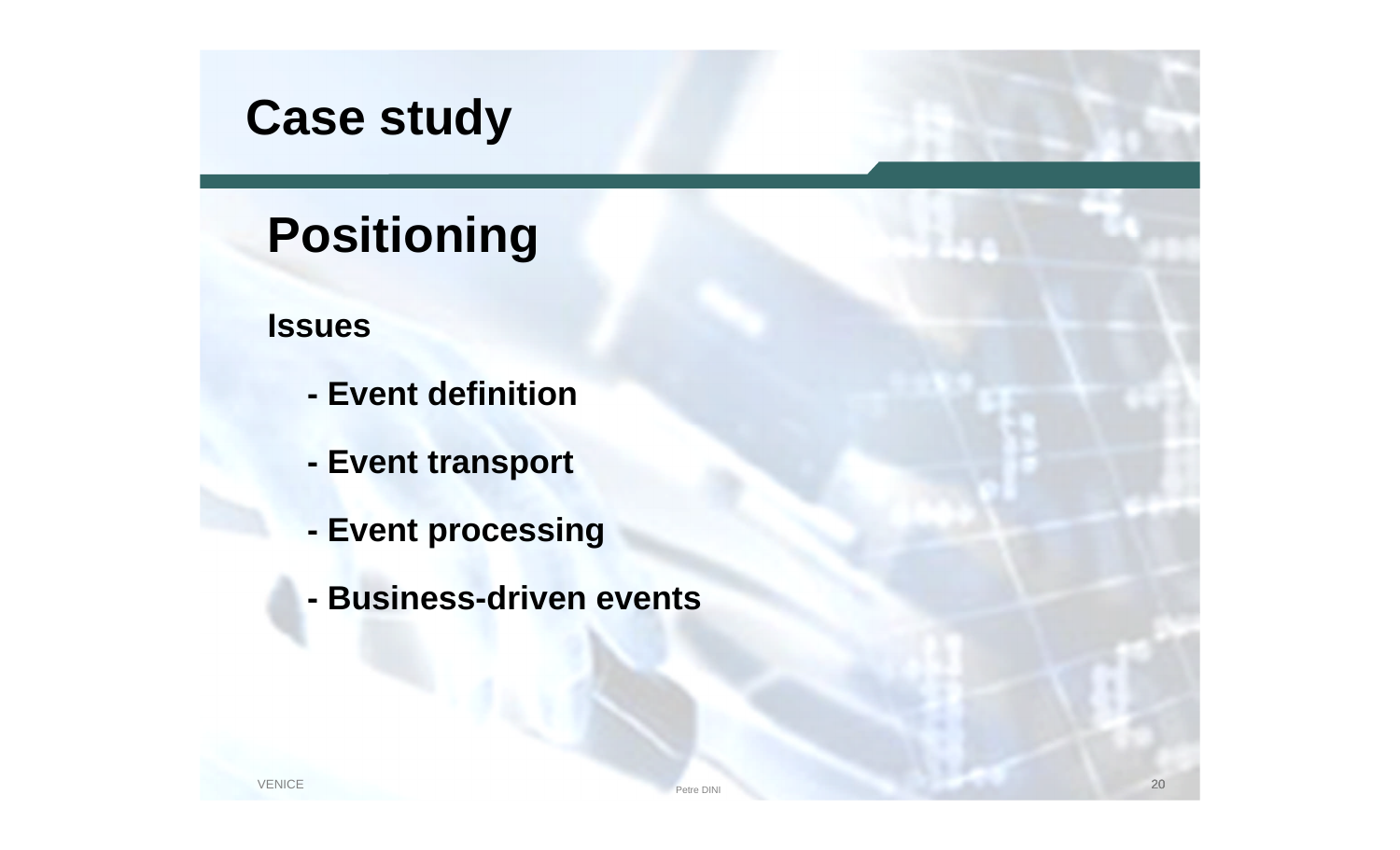# **Positioning**

- **Layered event process architecture**
	- **- Issuing events**
	- **Processing events**
		- **? Performance**
- **Information bus**
	- **- Publishing events**
	- **Subscribing to events**
		- **? Access/ transport**
- **Towards autonomic event processing**
	- **- Network smartness vs. network management**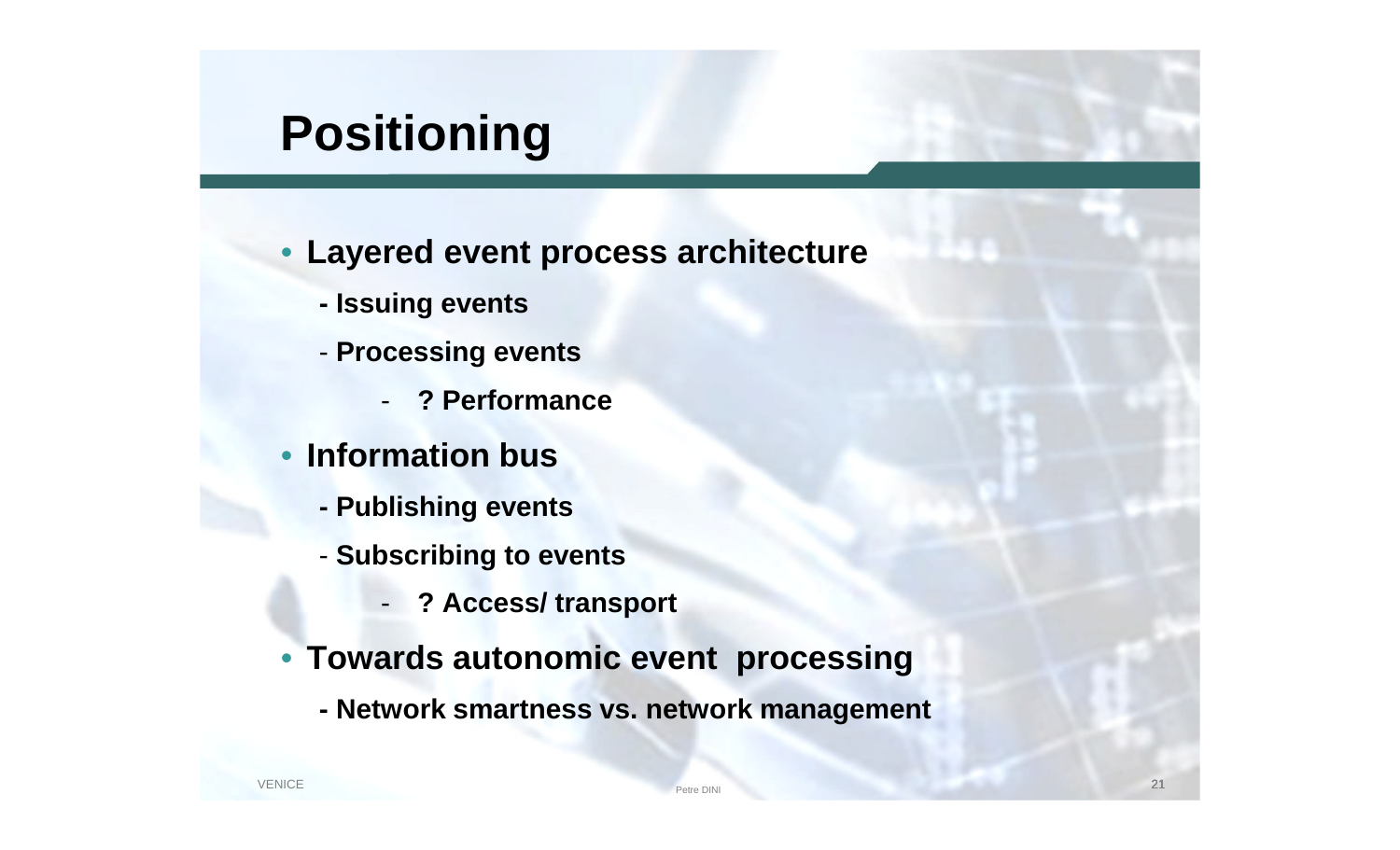## **Get the infrastructure behavior**

**22** Petre DINI Petre DINI **Act (pre-emptive, proactive, reactive,..) Correlate (diagnostic, troubleshooting, impact, root cause, …) Get status (push/poll) Information Event Notification Fault/Alarm Performance/Security All operations can be policy-driven** - **top-down** - **bottom-up**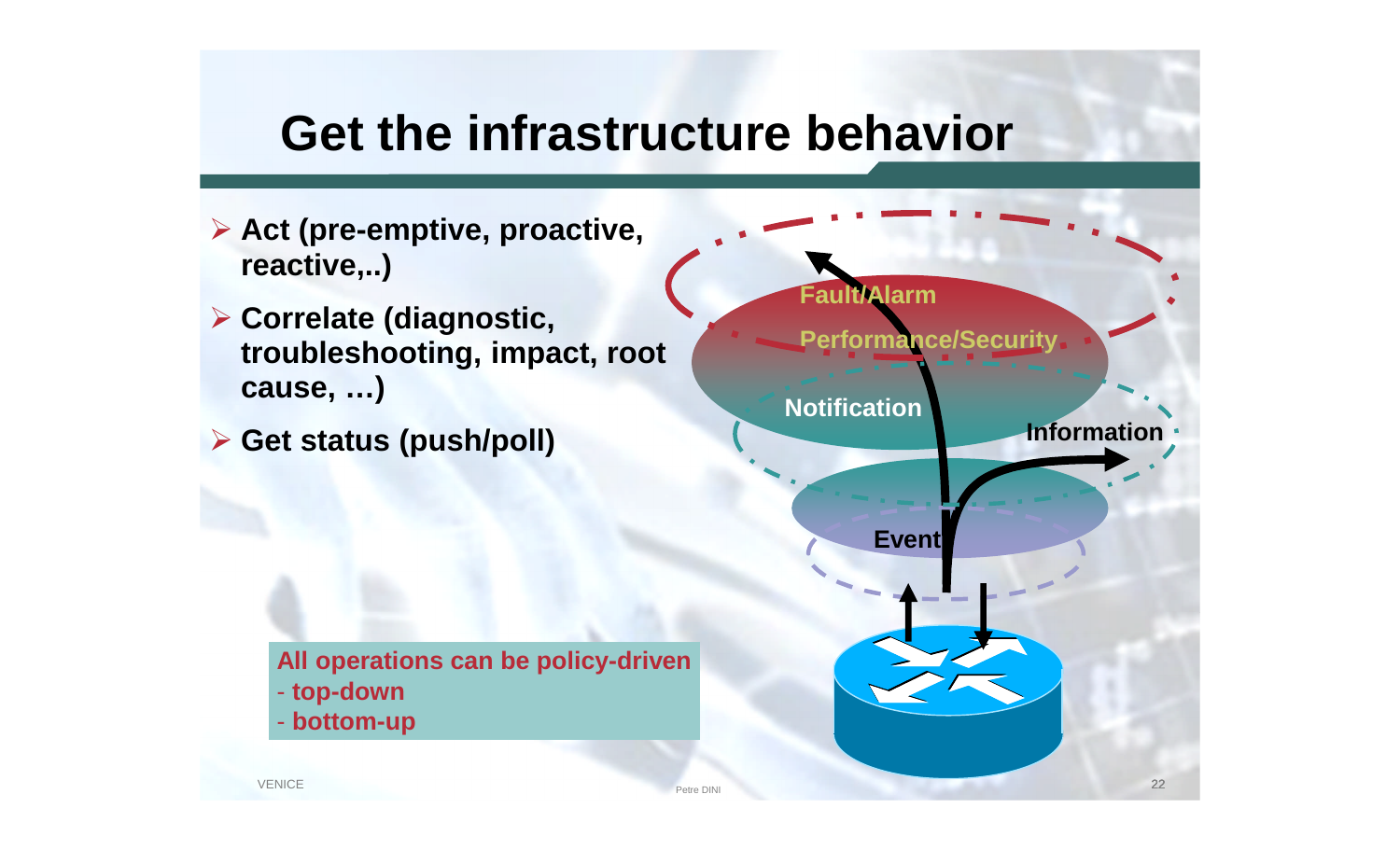## **Bottom-up vs. Top-down**



- **EMS enriches with multidevice information**
- **▶ Notification Engine collects OS notifications**

**Third level (Domain Manager)**

**Second level (Element Manager)**

> **First Level (Mgd Elemt)**

> > $z<$

 **Event Information + Device Information + Domain Information**

 **Event Information + Particular Property Service**<br> **Eiret Level**<br> **Device**<br> **Information** 

> **Event Information**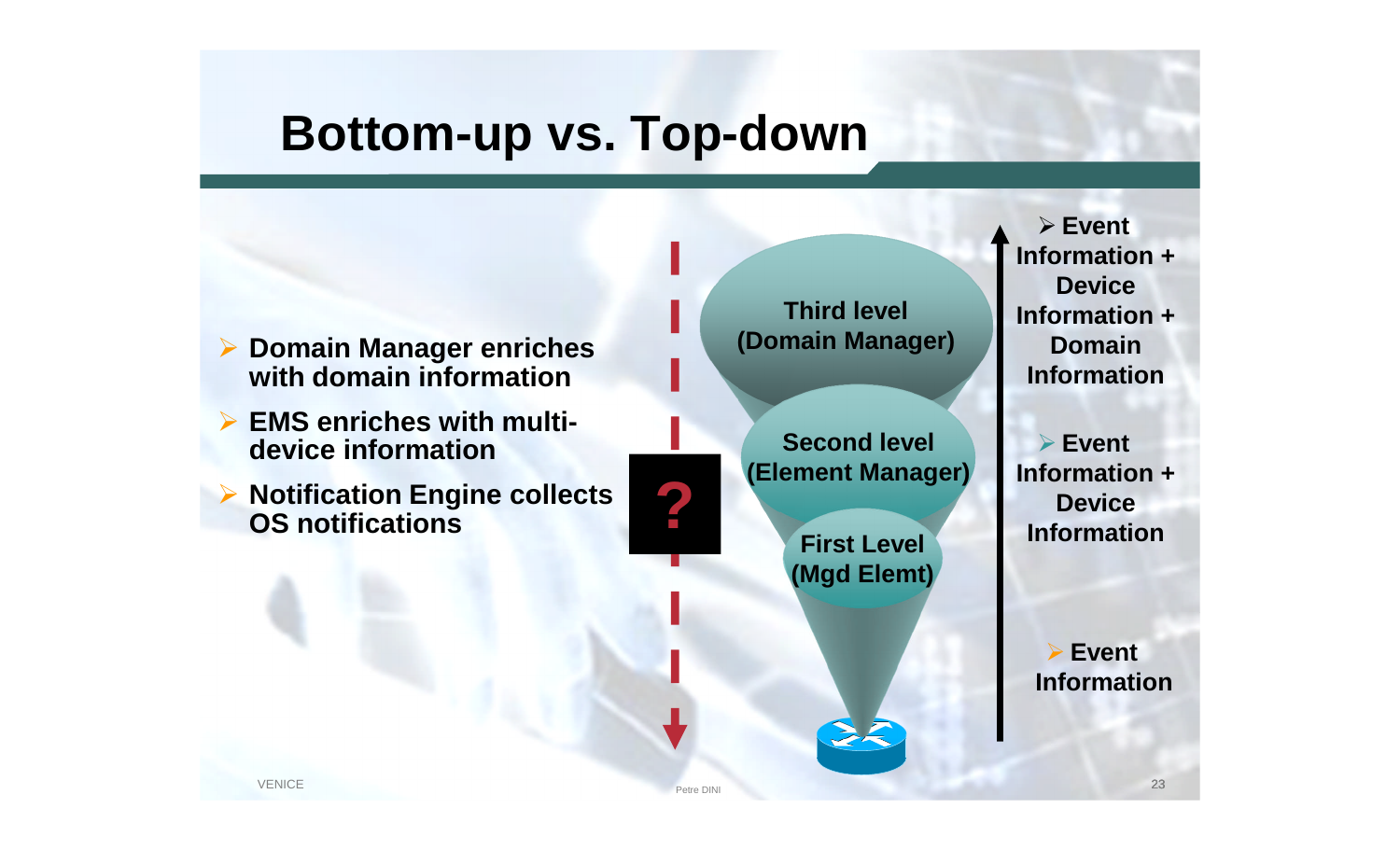# **A Layered Processing View**

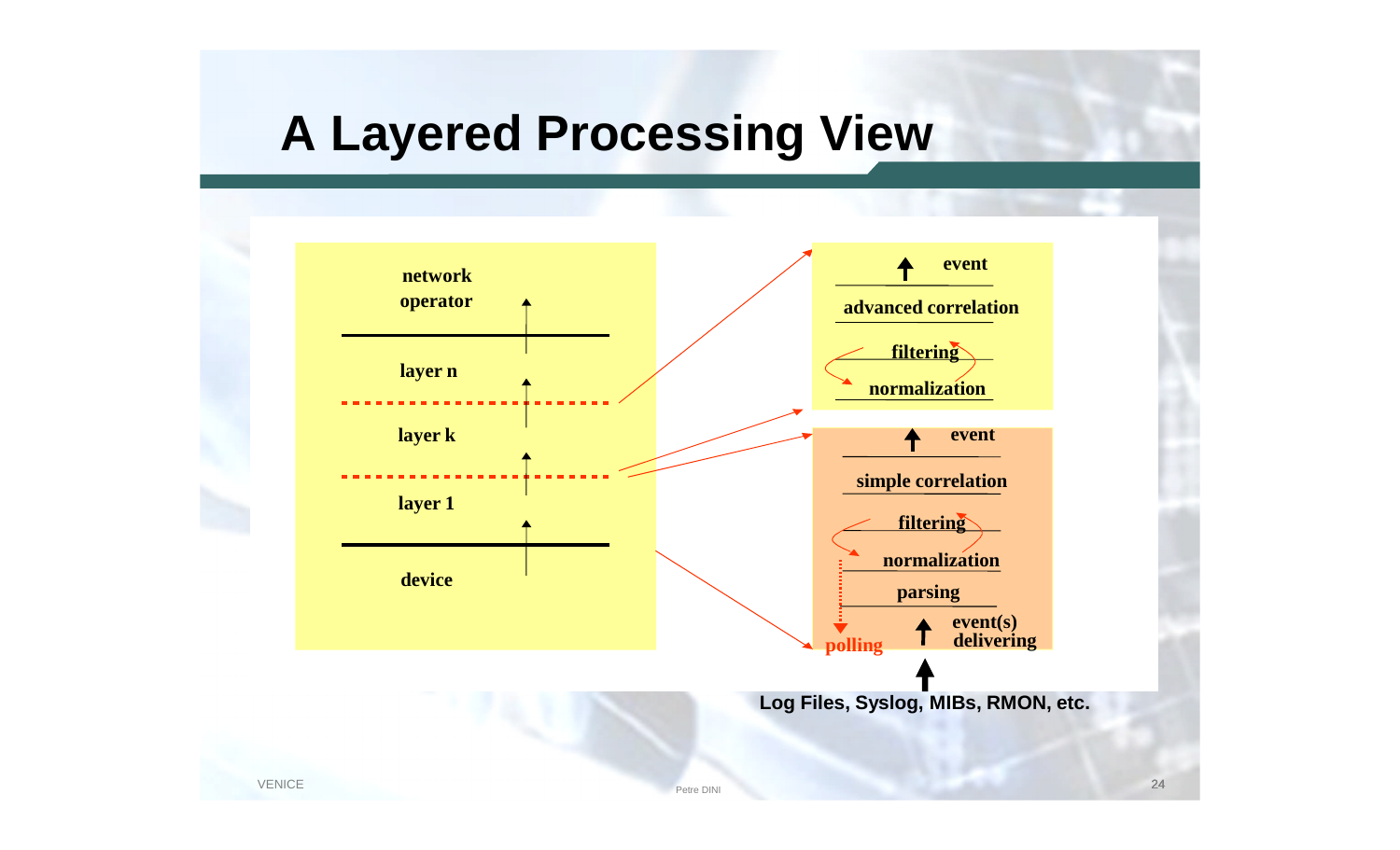# **Multi-level diagnostic**

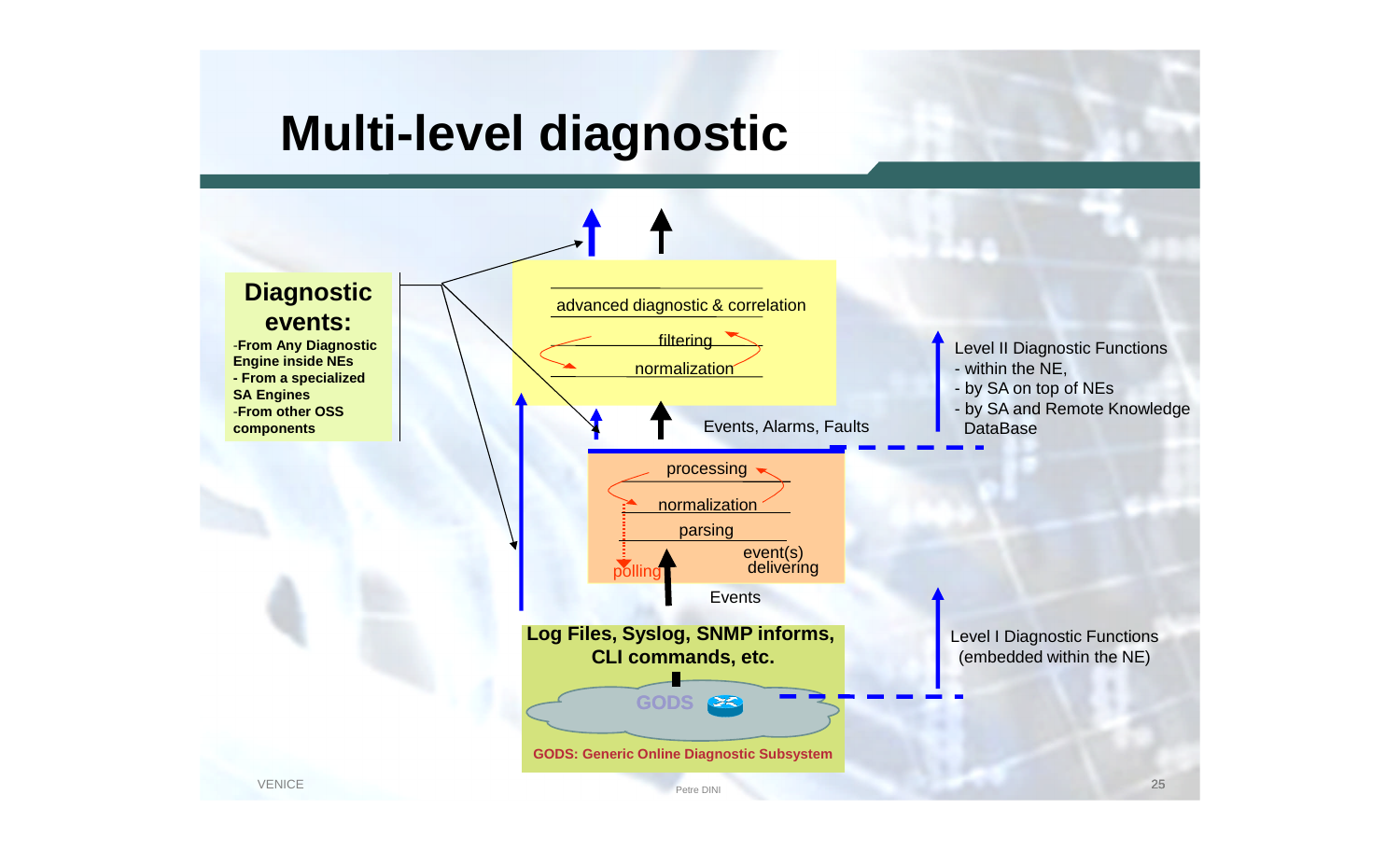## **Relevance of data features vs. layers**

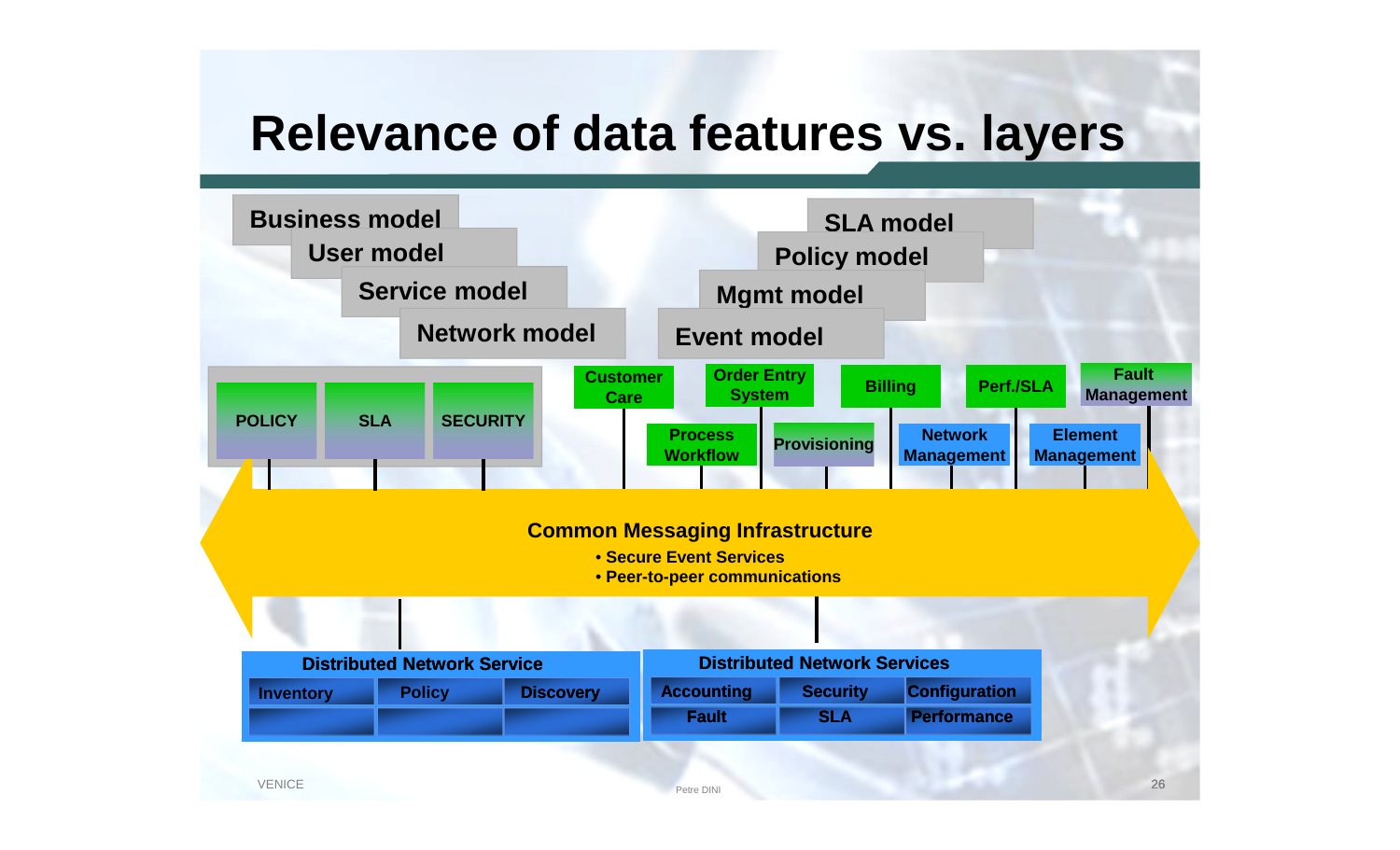#### **BIG Data and Evolution of Network Manageability**



IPOM 2003 Kansas City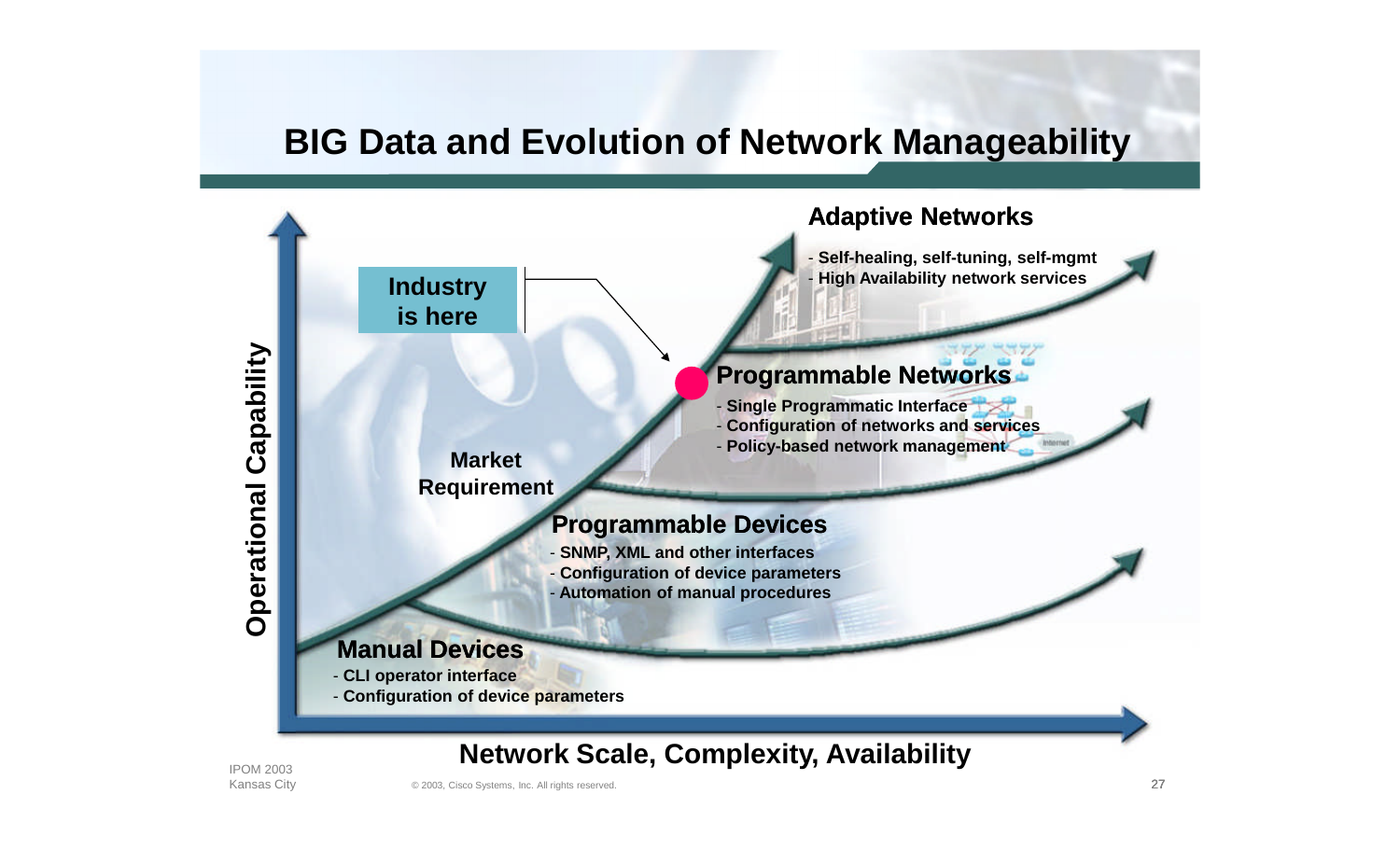#### **BIG Data and Evolution of Network Smartness**



IPOM 2003 Kansas City

 $\alpha$  2003, Cisco Systems, Inc. All rights reserved.  $28$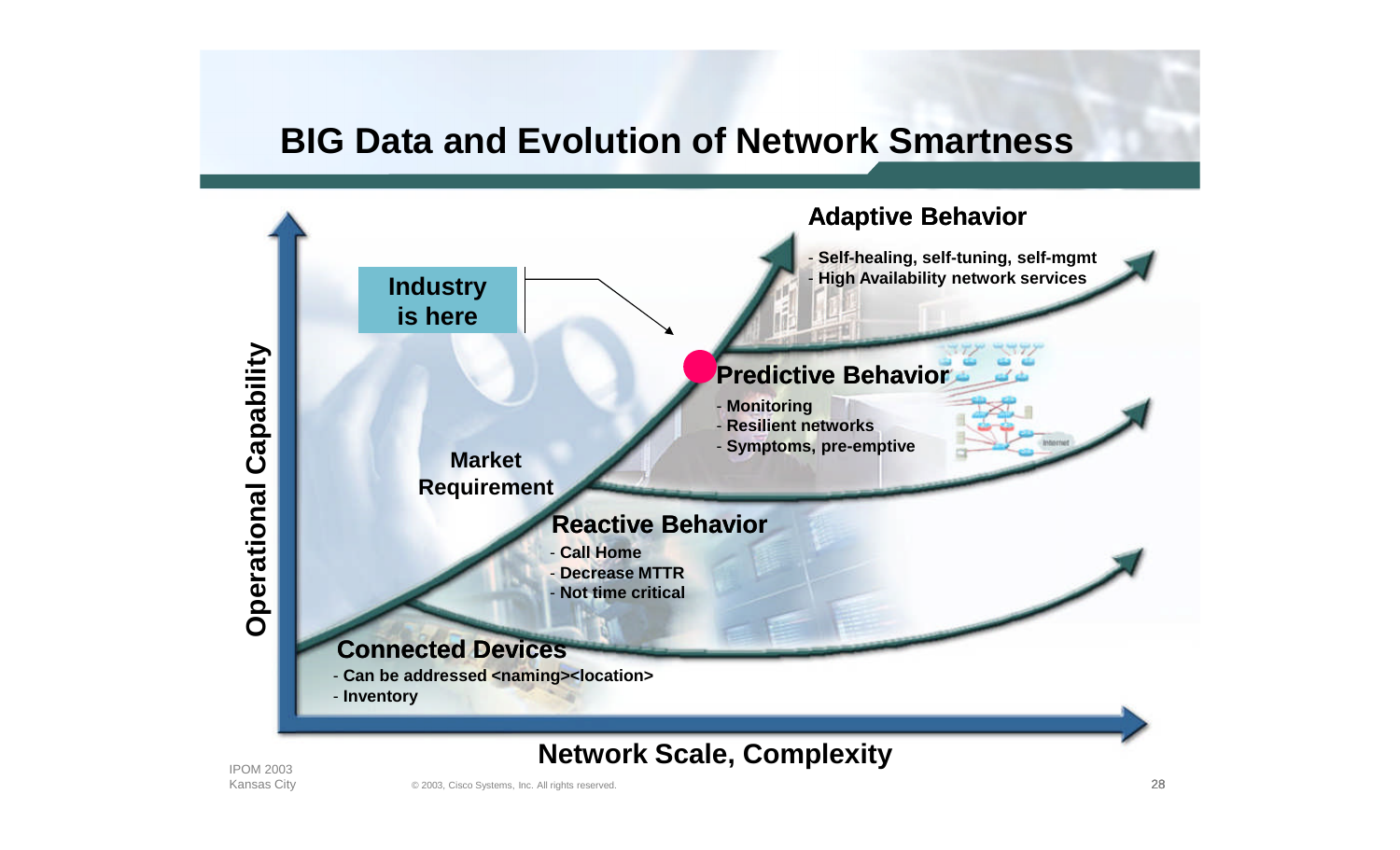### **BID Data and Autonomic Computing**



**(a) Typical management control loop (b) Closed management control loop in autonomous network**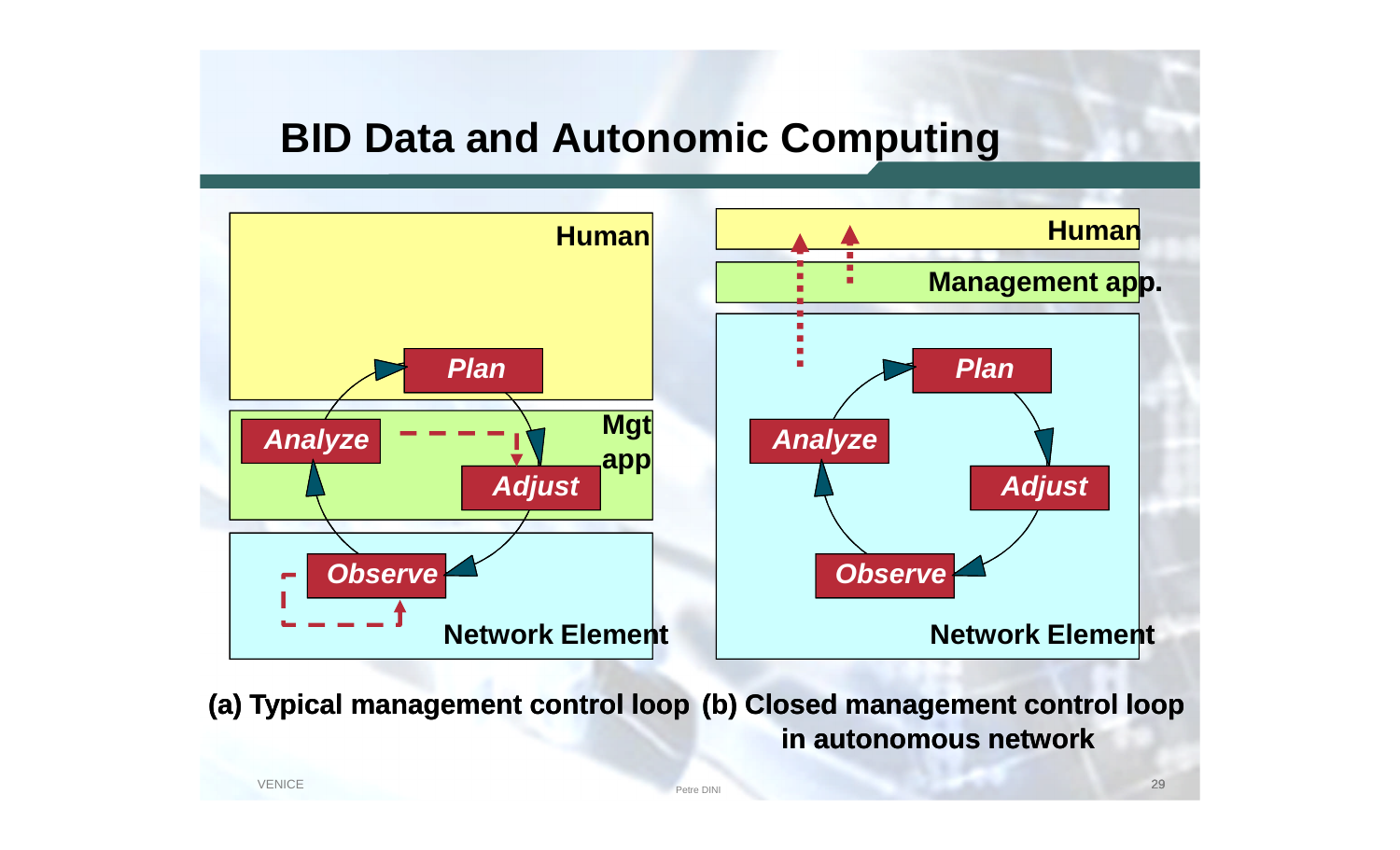# **Challenging Issues**

# **Too Many**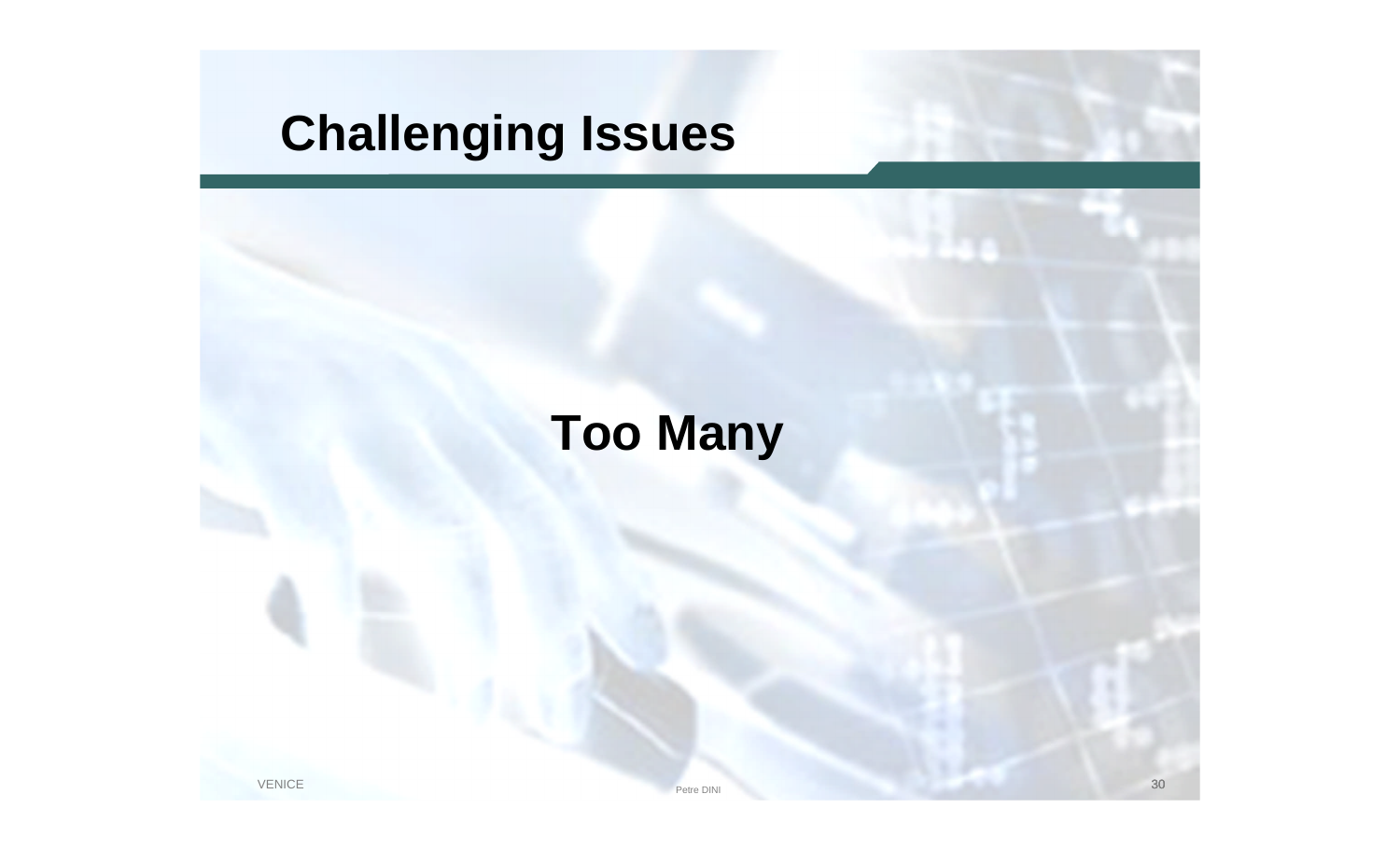## **Syntax Issues**



- **Various formats**
- **Myriad of conversions needed**
- **Lack of syntax control**

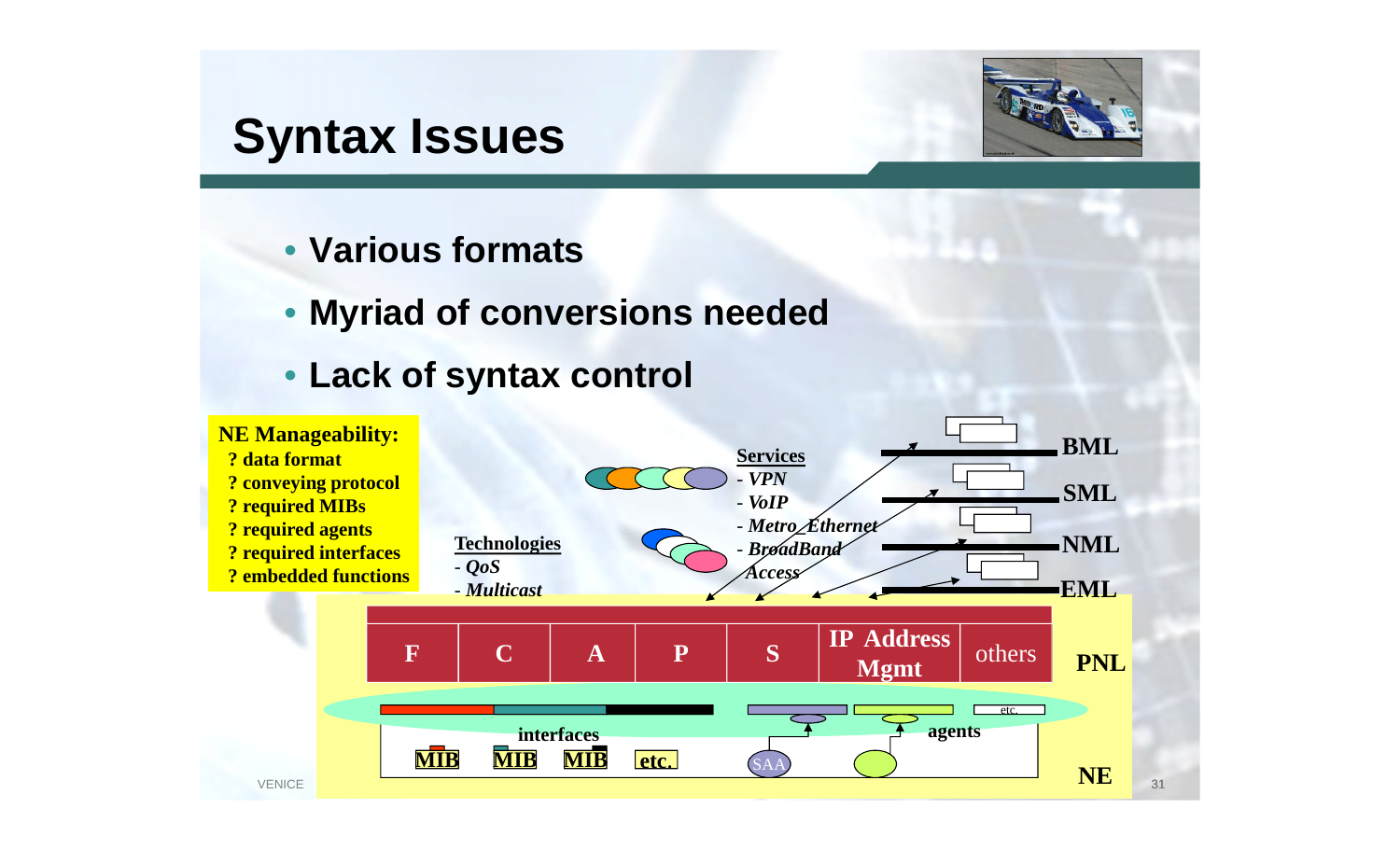## **Syslog Message "Body" Format in the IOS**

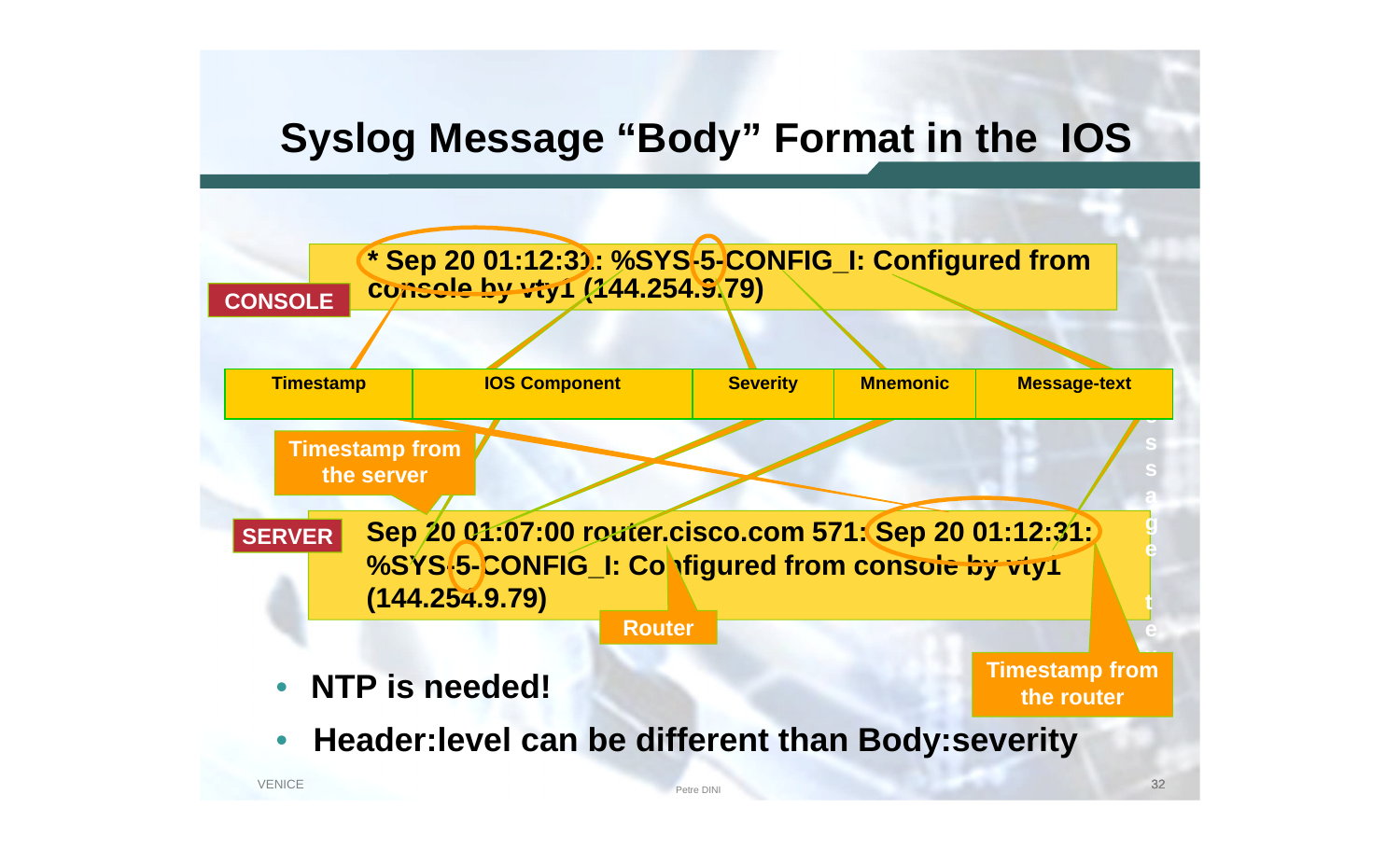## **Semantic Issues**



# • **Naming**

## • **Context-defined**

## •**Smart events**

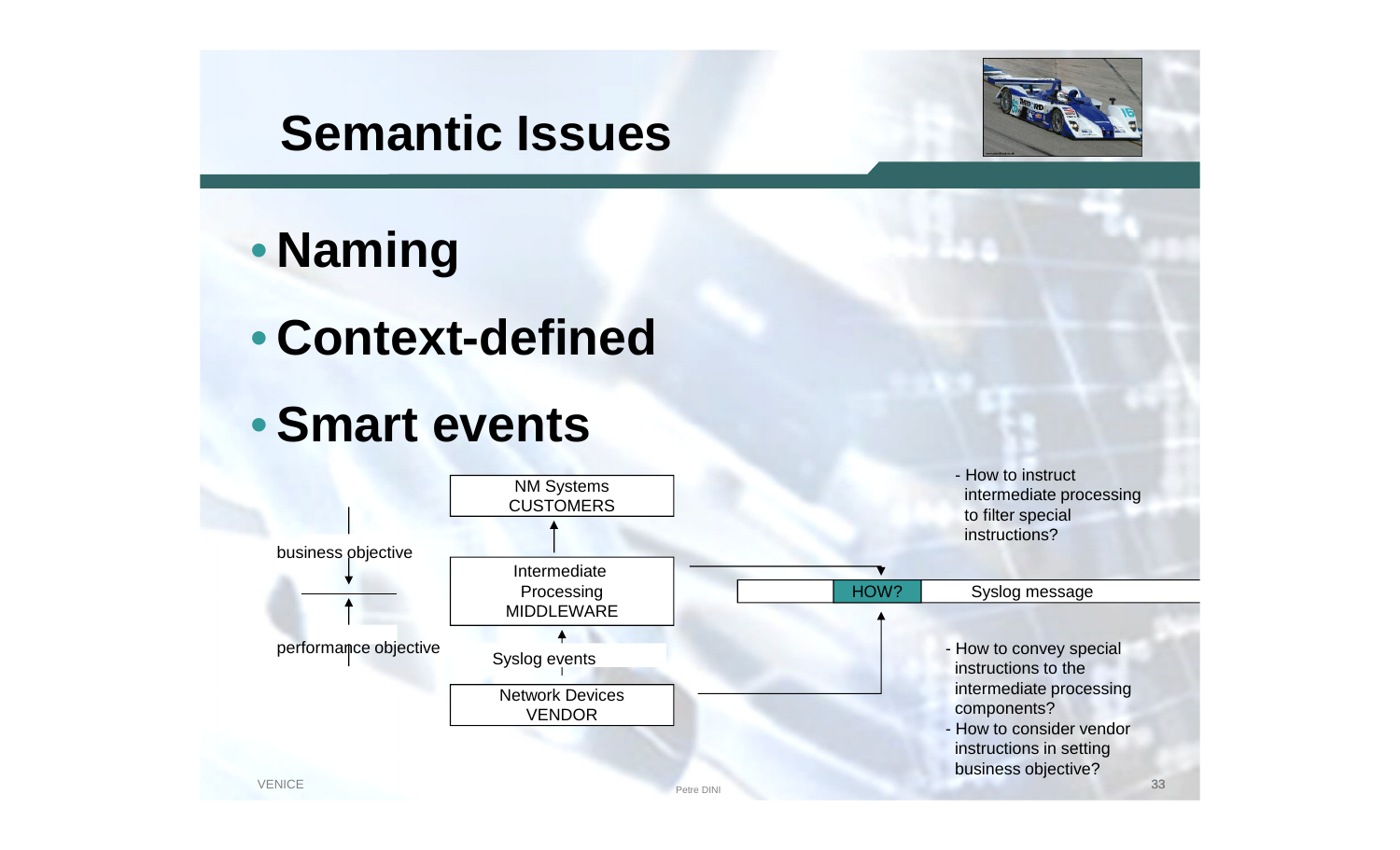# **XML Tagging is Not Enough**

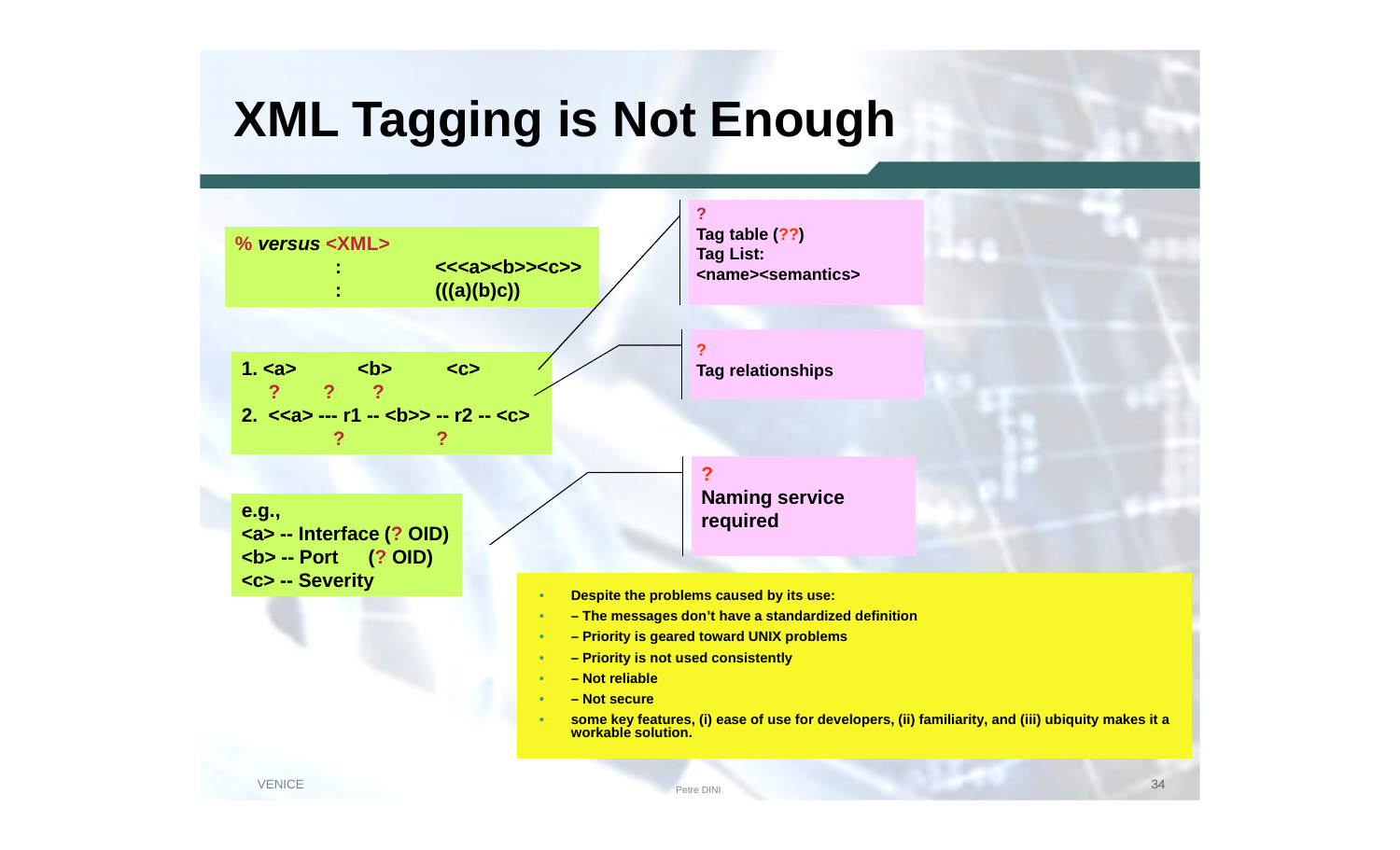## **Timestamps issues**

#### • **Format**

- **Clock-free event sources**
- **Sources-destination timestamps**
- **Delay tolerant networks**
- **Localizing processing Local synchronization Wide synchronization**
- **Reliable timestamps**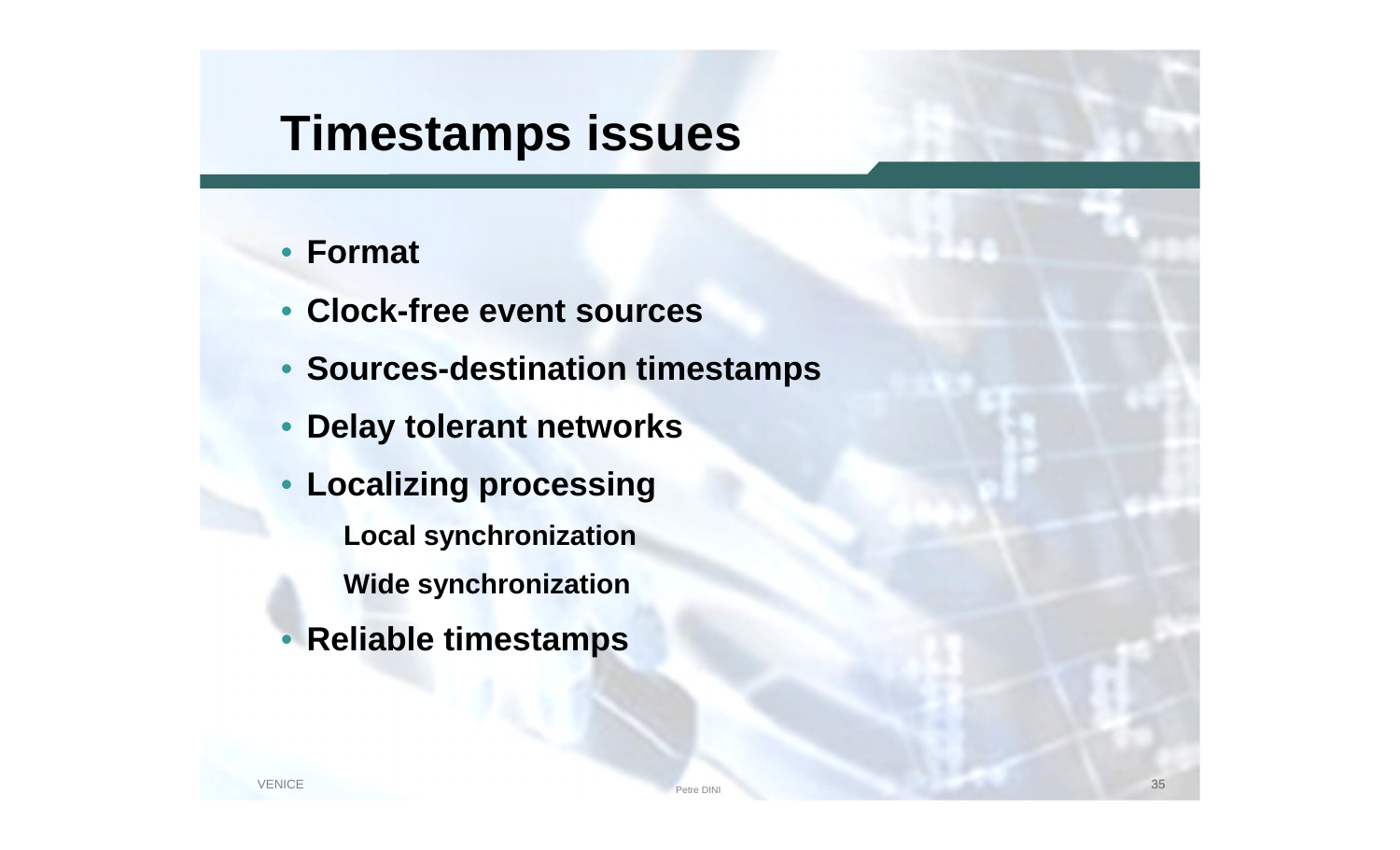## **Example: Syslog**

**[ field1] % [field2 ] % [severity ] % [ priority]%[ mnemonic] %[free form field]**

**Well identified fields [timestamps] [facility ] [severity ] [priority] [mnemonic]**

**Free form field (the richest in semantic) [..English plain text..]**

**Field separator %**

#### **Issues**

- **Number of fields varies**
- **Value space of the fields is is not uniform/standardized**
- **Semantic of timestamps is not uniform/or not defined**
- **Mnemonic is not modeled**
- **The English text is only humanly readable/useful**
- **Automation is difficult due to the "natural language processing" needs**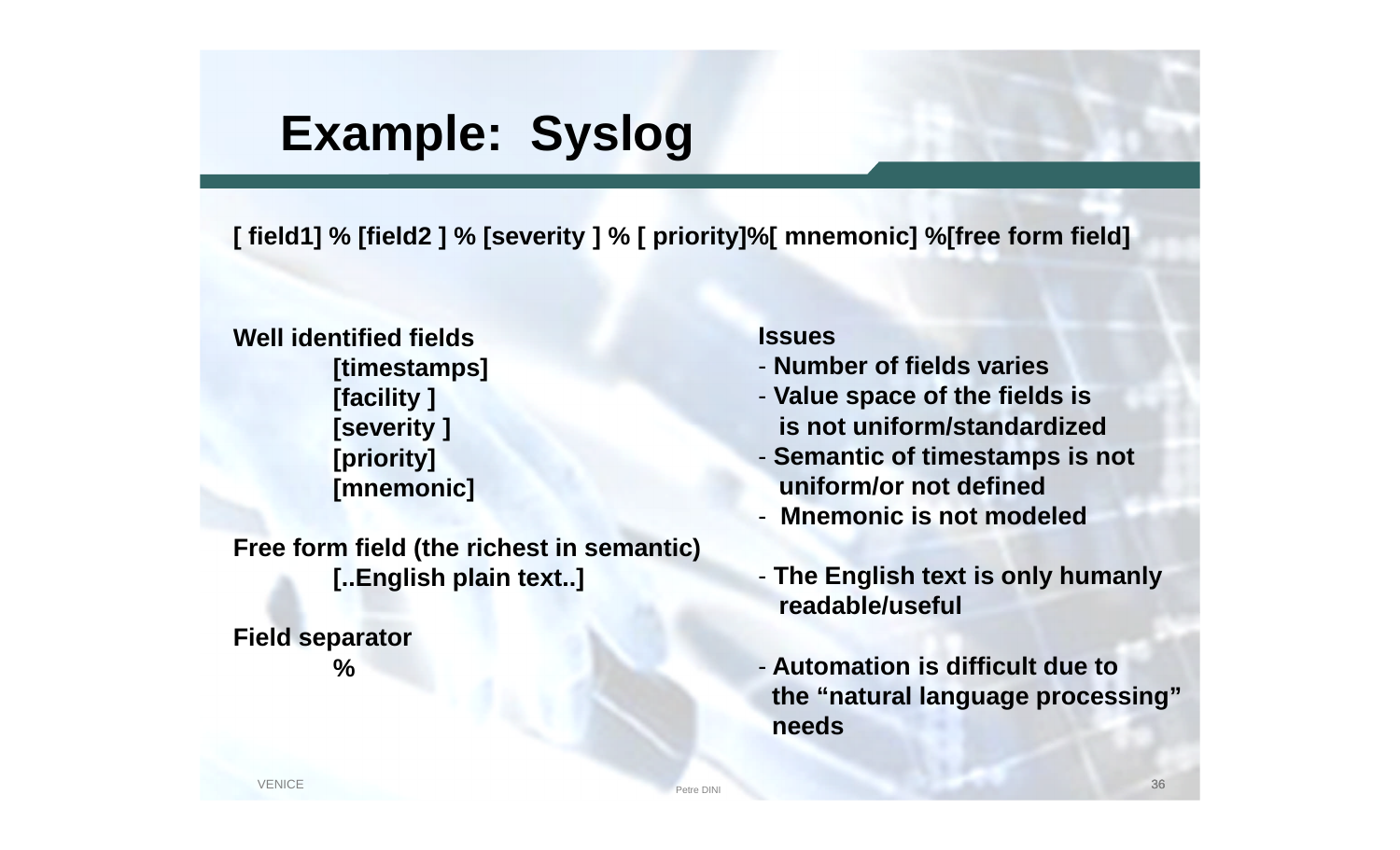# **Things started to get fixed**

- **Syslog, SNMP/MIB: IETF**
- **Adaptive message format: IBM/Cisco**
- **Intrusion detection format: IETF**
- **Anomaly report format: OASIS**
- **Incident handling format: IETF**
- **NGN management : ITU-T [Focus group]**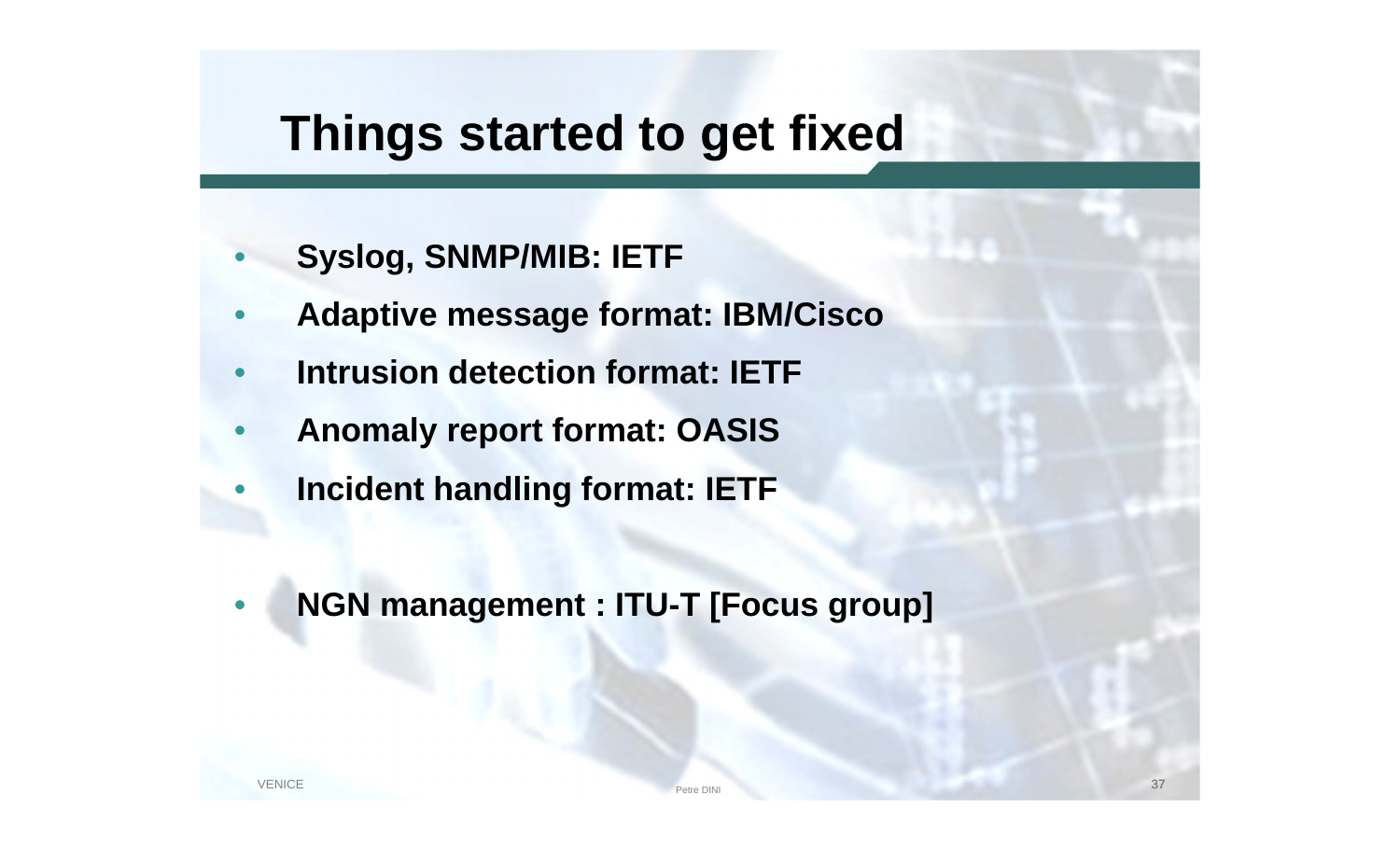## **Still to answer…**

- **Concepts such utility-based computing, autonomic computing, diagnosis-in-the-box, diagnosis out-of-box, adaptable applications, self-adaptable applications, and reflexive environments require a new approach of formalizing events, architecting event-based systems, and integrating such systems.**
- **Additionally, GRID systems bring into the landscape the concept of intermittent and partial behavior related to resource sharing that may require a special semantic on SLA/QoS violation events.**
- **Events related to traffic patterns and the dynamics of performance and availability changes in such environments requires particular metrics and processing, as well [accounting, outage].**
- **Another hot area quite poorly covered in terms of eventrelated requirements is MPLS OAM and all aspects related to MPLS VPN.**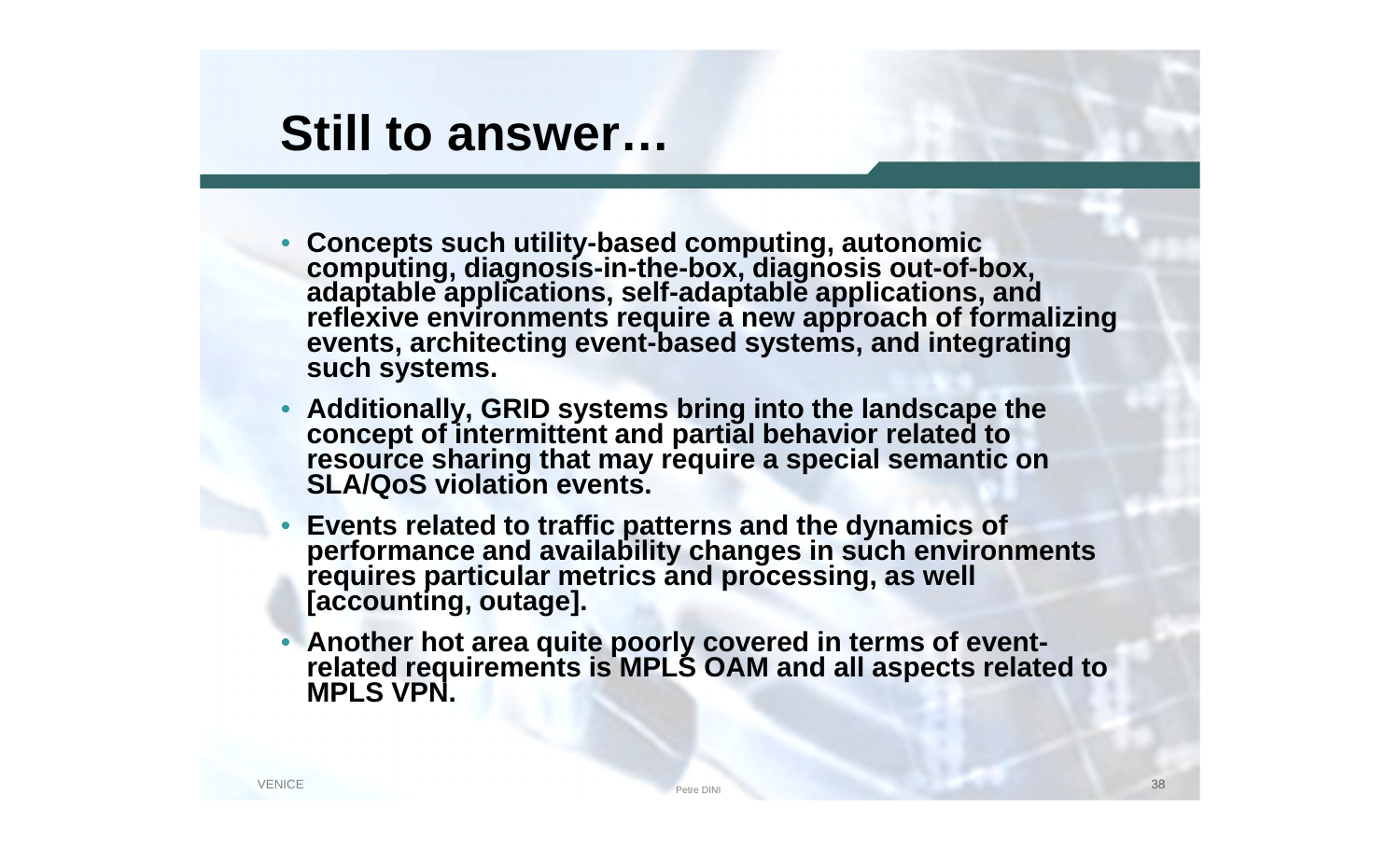#### **ALLDATA, DATA ANALYTICS conference series**

- **The First International Conference on Big Data, Small Data, Linked Data and Open Data**
- **ALLDATA 2015 | Barcelona**

**http://www.iaria.org/conferences2015/ALLDATA15.html**

#### • **ALLDATA 2016 | Lisbon**

**http://www.iaria.org/conferences2016/ALLDATA16.html**

- **ALLDATA 2017 | Venice**
- April 23-27, 2017
- **DATA ANALYTICS 2017**
- **Nov 12-16, Barcelona**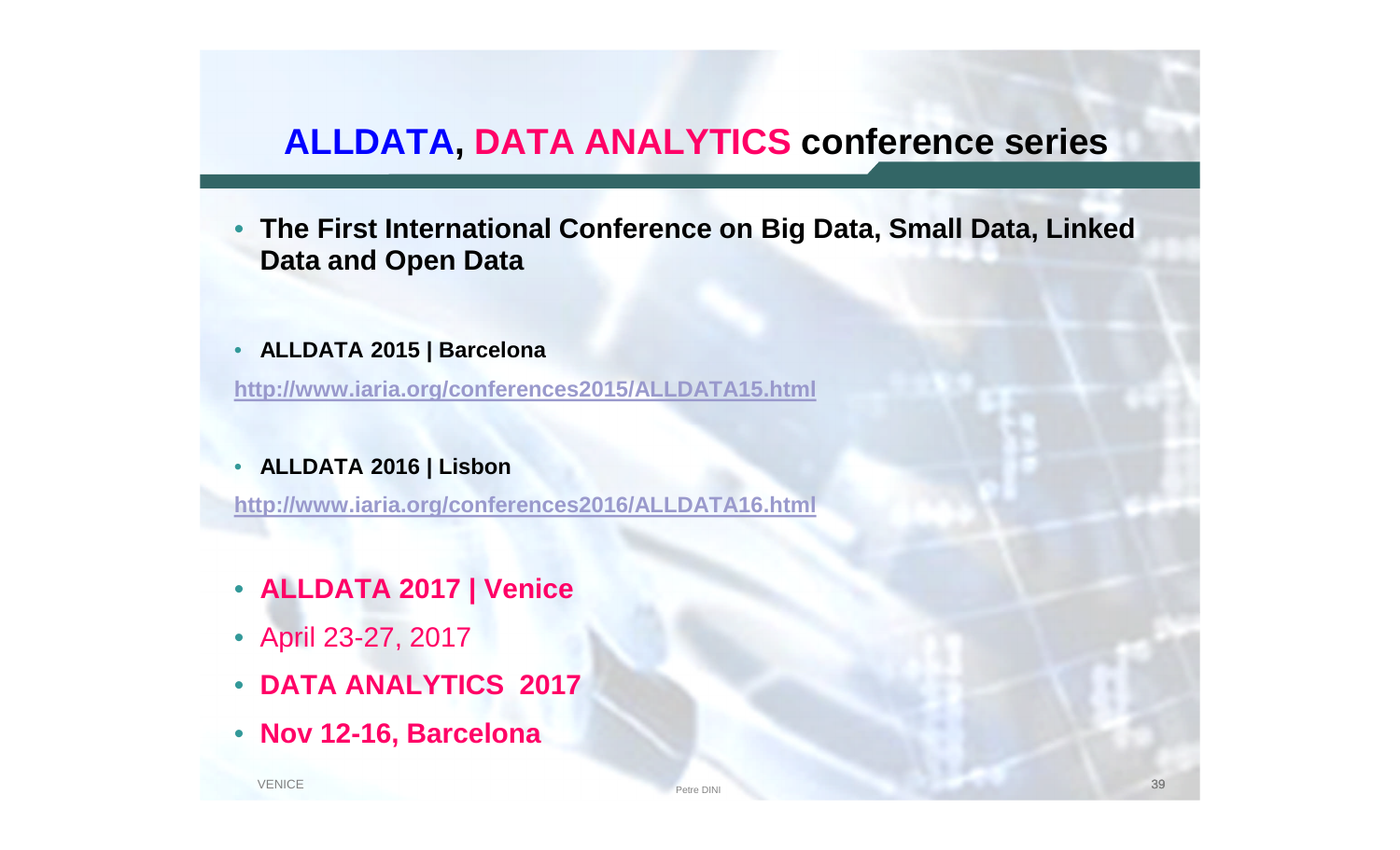## **ALLDATA 2015 | 2016 | 2017**

#### • **BIG DATA**

**Big data foundations; Big data understanding (knowledge discovery, learning, consumer intelligence); Big data semantics, search and mining; Big data processing and transformations; Big data handling, simulation, visualization, modeling tools, and algorithms; Managing big data (large-scale, integration, etc.); Unknown in large Data Graphs; Reasoning on Big data; Big data analytics for prediction; Applications of Big data (health, financial, social, weather forecasting, etc.; Business-driven Big data; Big data and cloud technologies; Technologies handling Big data; High performance computing on Big data; Big data persistence and preservation; Big data protection, integrity and privacy ; Big data toolkits**

#### **SMALL DATA**

**Social networking small data; Relationship between small data and big data; Statistics on Small data; Handling Small data sets; Predictive modeling methods for Small data sets; Small data sets versus Big Data sets; Small and incomplete data sets; Normality in Small data sets; Confidence intervals of small data sets; Causal discovery from Small data sets; Deep Web and Small data sets; Small datasets for benchmarking and testing; Validation and verification of regression in small data sets; Small data toolkits**

#### • **LINKED DATA**

**RDF and Linked data; Deploying Linked data; Linked data and Big data; Linked data and Small data; Evolving the Web into a global data space via Linked data; Practical semantic Web via Linked data; Structured dynamics and Linked data sets; Quantifying the connectivity of a semantic Linked data; Query languages for Linked data; Access control and security for Linked data; Anomaly detection via Linked data; Semantics for Linked data; Enterprise internal data 'silos' and Linked data; Traditional knowledge base and Linked data; Knowledge management applications and Linked data**

#### • **OPEN DATA**

**Open data structures and algorithms; Designing for Open data; Open data and Linked Open data; Open data government initiatives; Big Open data; Small Open data; Challenges in using Open data (maps, genomes, chemical compounds, medical data and practice, bioscience and biodiversity); Linked open data and Clouds; Private and public Open data; Culture for Open data or Open government data; Data access, analysis and manipulation of Open data; Open addressing and Open data; Specification languages for Open data; Legal aspects for Open data**